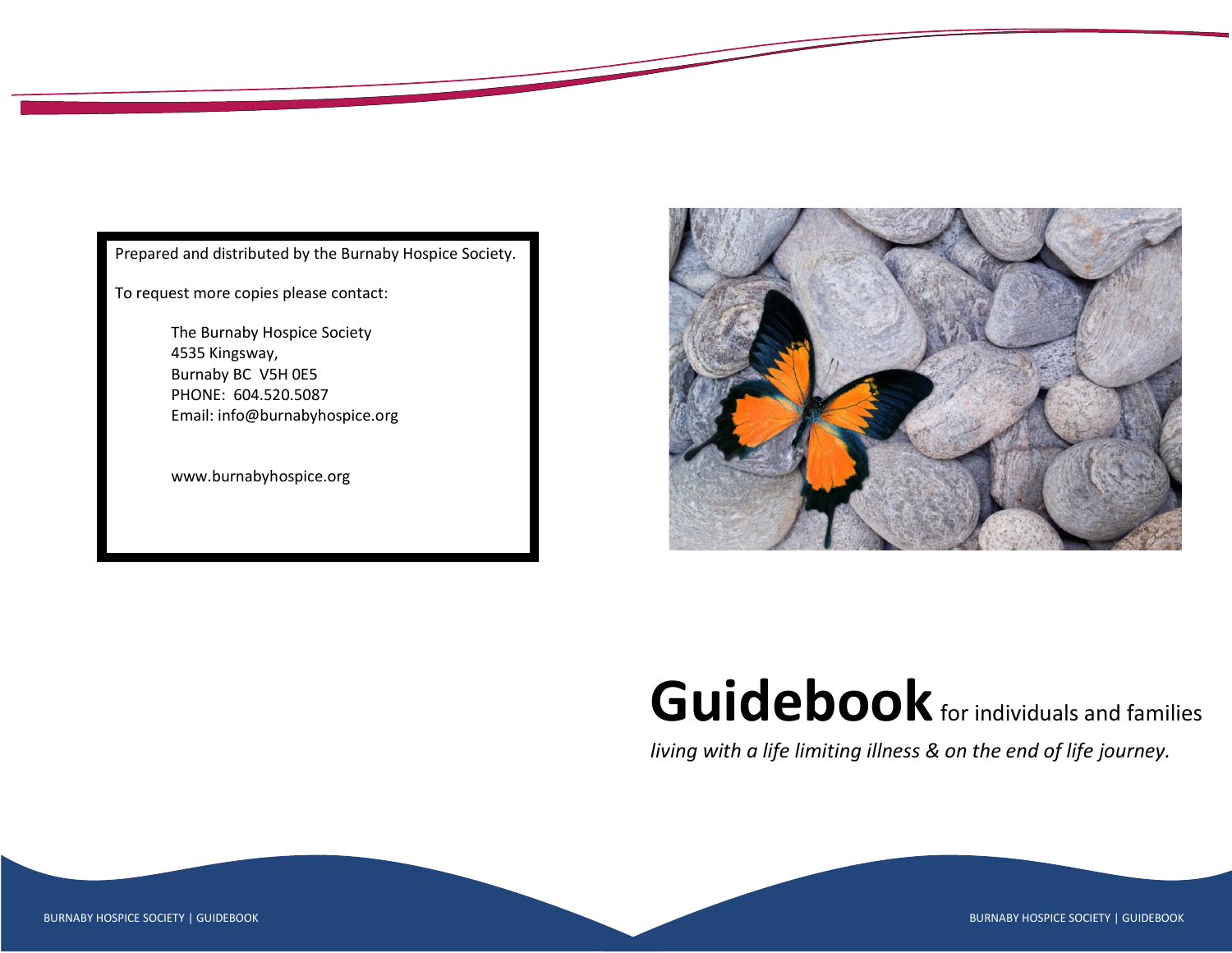## **TABLE OF CONTENTS:**

|                                                    | 3  |
|----------------------------------------------------|----|
|                                                    | 4  |
|                                                    | 5  |
|                                                    | 11 |
|                                                    | 14 |
|                                                    | 16 |
|                                                    | 18 |
|                                                    | 23 |
|                                                    | 26 |
|                                                    | 29 |
|                                                    | 36 |
|                                                    | 38 |
|                                                    | 40 |
|                                                    | 41 |
|                                                    | 43 |
|                                                    | 45 |
| Suggestions For Dealing With Overwhelming Emotions | 47 |
|                                                    | 49 |
|                                                    | 53 |
|                                                    | 60 |
|                                                    | 62 |
|                                                    | 64 |
|                                                    | 66 |

## **The Purpose of the GUIDEBOOK**

This is the first time, for most, to find themselves on a journey like this; be it receiving a terminal diagnosis or supporting someone at the end of life. When we are faced with something unfamiliar, all of us, at some point feel ill-equipped to manage; we often feel unskilled at aspects of life that we have personally not experienced before. The purpose of the GUIDEBOOK is to cover topics that many of our clients have asked about or found helpful; it is a place to find quick answers and places to go for follow up questions.

It is often difficult to know what questions to ask. Please know that you have many people in your life who are here to help.

## **IMPORTANT CONTACTS:**

- **Family Physician** \_\_\_\_\_\_\_\_\_\_\_\_\_\_\_\_\_\_\_\_\_
- **Community Care Professional** \_\_\_\_\_\_\_\_\_\_\_\_\_\_\_\_\_\_\_
- **Social Worker** \_\_\_\_\_\_\_\_\_\_\_\_\_\_\_\_\_\_\_\_\_\_\_\_
- **Burnaby Hospice Society Counsellor: 604-520-5024**
- **Fraser Health Crisis Line: 604-951-8855**
- **BC Bereavement Helpline: 604-738-9950 (M-F 9am-5pm)**
- **HealthLink BC: 811 or healthlinkbc.ca (24 hours)**
- **Home Health service line: 1-855-412-2121 (M-F: 8:30-4:30),** to speak with trained staff who can provide on-the-spot service in multiple languages. For a palliative care consultation, assessment of eligibility for subsidized residential care or assisted living facility, to report a senior who is experiencing abuse, neglect or self-neglect, assessment for residential care or assisted living facility, assistance with personal care, respite to caregivers, assessment by an occupational or physical therapist.

Other: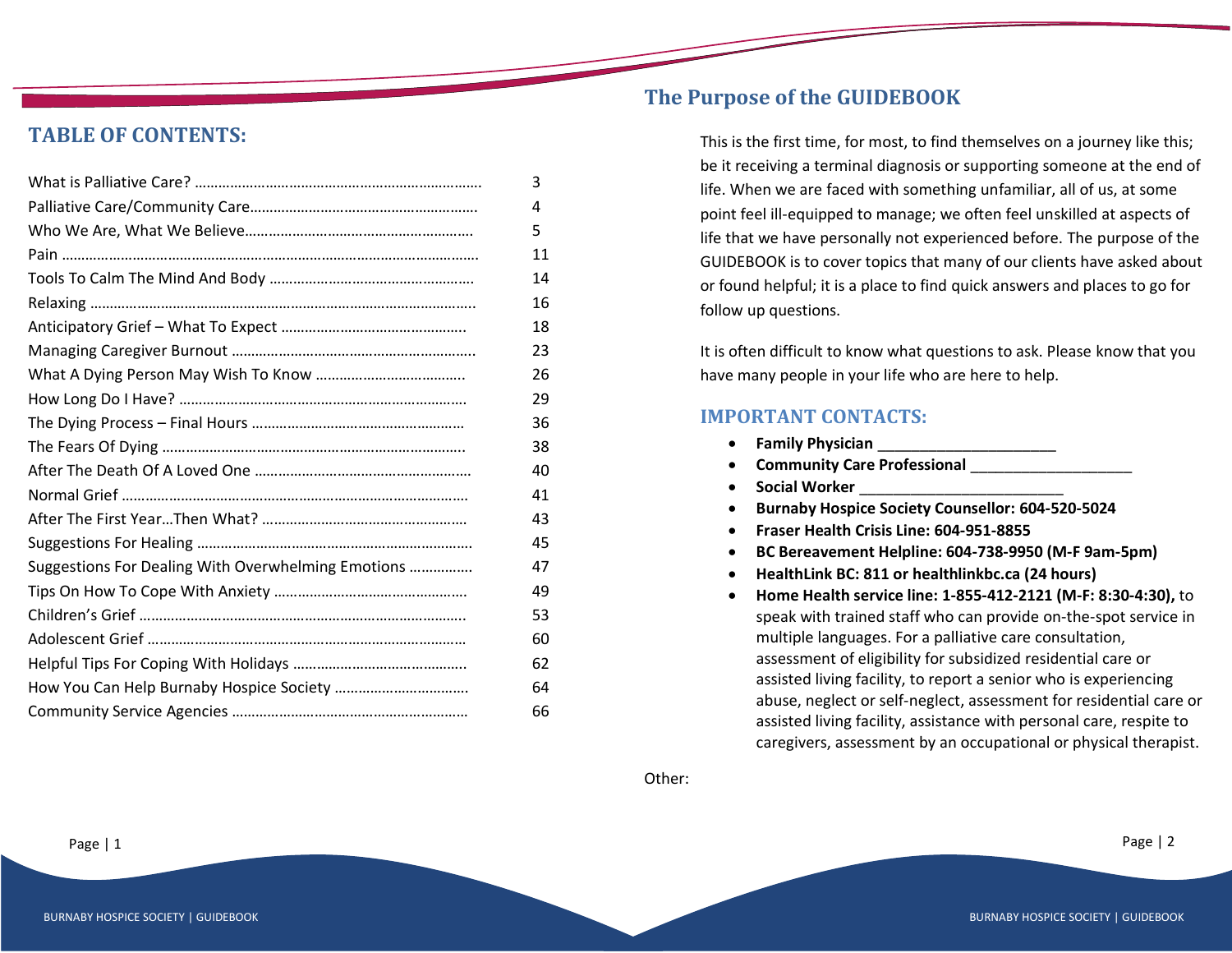## **WHAT IS PALLIATIVE CARE?**

It's a special type of health care for individuals, patients, and families facing a life-limiting illness. Hospice Palliative Care helps patients to achieve the best possible quality of life right up until the end of life. Palliative Care is also called



end-of-life or comfort care. Palliative Care does not necessarily end when someone has died. Family members may need support as they grieve the loss of a loved one and try to manage numerous strains and stresses. Bereavement programs are often part of the comprehensive care offered as part of palliative care.

Traditional Palliative Care provision starts after diagnosis and at the exhaustion of all life prolonging or curative treatments, to help manage symptoms and increase quality of life close to the end of life; early Palliative Care, however, is started at the point of diagnosis to engage in relationship building with a health care team, addressing symptoms, coping, providing information, engaging with family, exploring treatments and supporting with end of life planning.

> *For more information about Palliative Care Program, call….. Home Health Service Line at 1-855-412-2121*

## **PALLIATIVE CARE/COMMUNITY CARE**

#### *Public*

- Palliative Care Program: Trained workers and volunteers visit patients and loved ones, offering support and helpful care
- Home Health: Nurses and personal support workers employed by Fraser Health Authority provide nursing care and personal care to meet your needs

#### *Private*

- If you or your family wish to supplement the Home Health Care Program you can hire private care services at your expense
- Nurses and personal support workers employed by healthcare agencies can assist in completing activities and meeting your health care needs
- Questions to Ask When Considering a Home Healthcare Agency:
	- Is the agency certified or a Better Business Bureau member?
	- What control do clients have over choosing an agency home worker?
	- What kind of background check do you do on your staff/ criminal records check, driving records?
	- Are the workers bonded? Insurance to cover breakage or theft
	- Type of training? One time or ongoing
	- Are the workers agency employees or independent contractors?
	- Worker Supervision? Is someone available to provide expertise or extra assistance if required?
	- Replacement workers for sick days, and holidays?
	- How do you handle conflict between a client and worker?
	- Ask for several references
	- What kind of service agreement is required?
- If you have a concern regarding the care provided by the private healthcare staff, please speak to the agency or regulating body

Page | 3 Page | 4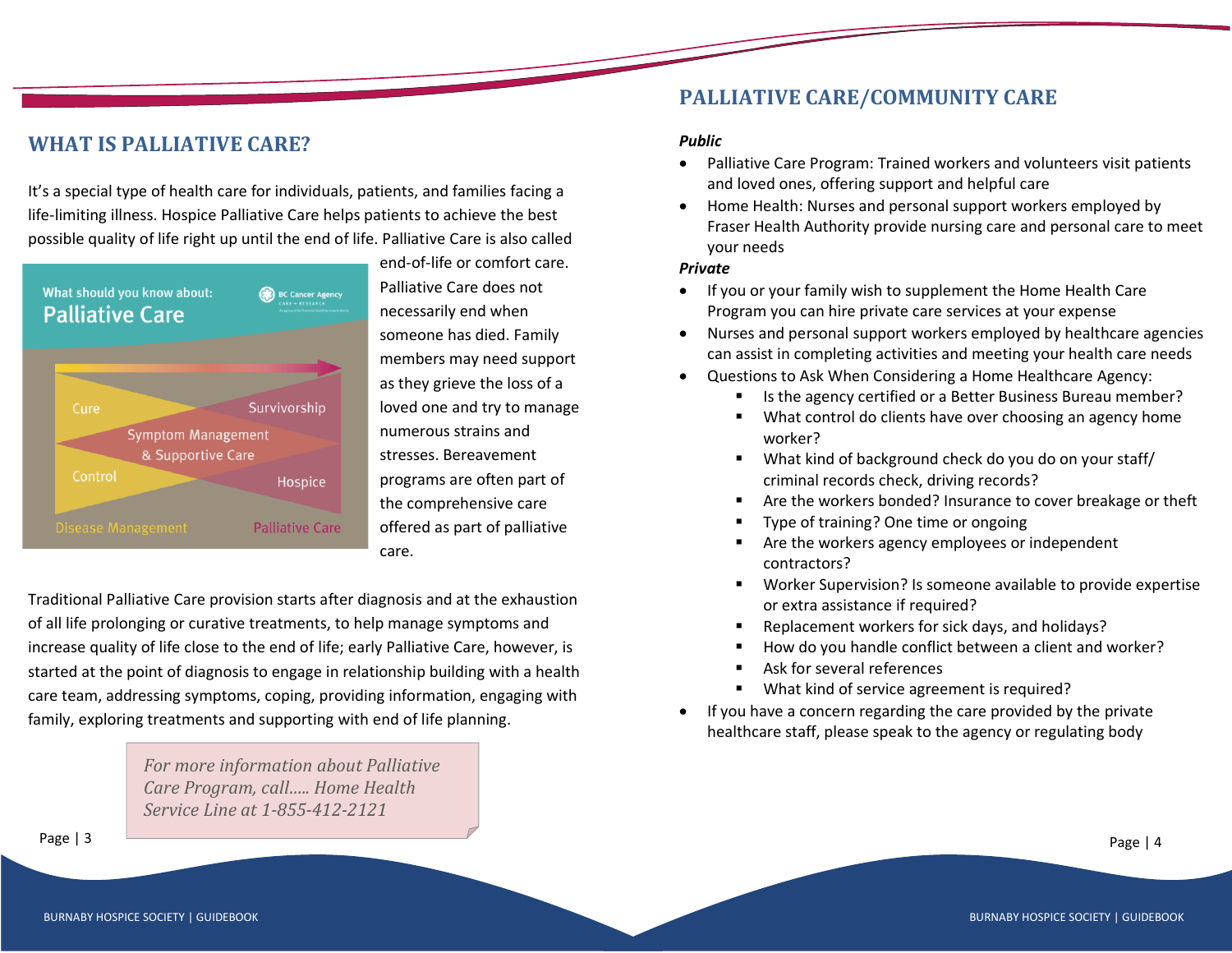## **WHO WE ARE, WHAT WE BELIEVE**

Burnaby Hospice Society is long standing in this community and is dedicated to providing information, counselling and psycho-social support services to individuals with a life-limiting illness, along with their families and caregivers, and the bereaved. Through our services we endeavor to support and empower individuals to live with intention and experience meaning, dignity and quality of life to the fullest extent. As a result, we hope individuals experience less trepidation and a greater sense of peace as they face dying and death. To this end it is important to provide a continuum of support as individuals transition through various stages of health and treatment.

Trust and relationships form a stronger foundation when built over time. A strong foundation benefits individuals by helping them to incorporate the knowledge and support given to form strategies aimed at regaining a sense of control and enrichment in life despite the effects of alternating treatments, and the inherent pain, loss and uncertainty emanating from illness. For the family and caregivers this also helps to prevent the development of complicated grief and physical and mental illness following the loved one's death by offering a seamless source of information, referrals, support, companioning, stress management, alternate therapies and counselling, upfront.

#### **Who We Serve**

While what we offer is applicable to individuals from the time of diagnosis, it is particularly valuable once the prognosis has shifted from seeking a cure to maximizing the quality and length of the individual's life. All of our programs and services are **for Burnaby residents**.

#### **Venues of Service**

Many services are available at our office with great transportation access. We also provide counselling over the telephone and have a companioning volunteer program that visits with clients on a weekly basis. Burnaby Hospice Society provides care through the Palliative Complex Care Unit at the Burnaby General Hospital and at St. Michael's Hospice:

#### **St. Michael's Hospice**

St. Michael's Hospice is a 16-bed residence that assists people who are dying and their family members to live in a place that feels like home. Nursing staff and palliative care physicians provide twenty-four hour care under the direction of the Hospice Patient Care Manager. If you have questions about personal care, medical treatment, nutrition, spiritual support or equipment speak with the Patient Care Coordinator. For information about admission to St. Michael's Hospice, please contact the Burnaby Palliative Care Team at (604) 918-7480. To arrange a tour, please contact the St. Michael's Centre Hospice Patient Care Manager.

#### **Contact information:**

Address: 7451 Sussex Avenue, Burnaby, BC V5J 5C2 Main Phone Number: (604) 434-1323 Hospice Direct Line: (604) 412-2174 **General Information: [info@stmichaels.bc.ca](http://www.stmichaels.bc.ca/contact/info@stmichaels.bc.ca) Website: http://www.stmichaels.bc.ca/hospice.asp**

#### **Home**

Volunteers provide companioning and emotional support, caregiver assistance and complementary therapies to palliative individuals and their families. We accept volunteer referrals from individuals and the Hospice Palliative Care Team and Burnaby Home Health.

Page | 5 Page | 6 Page | 6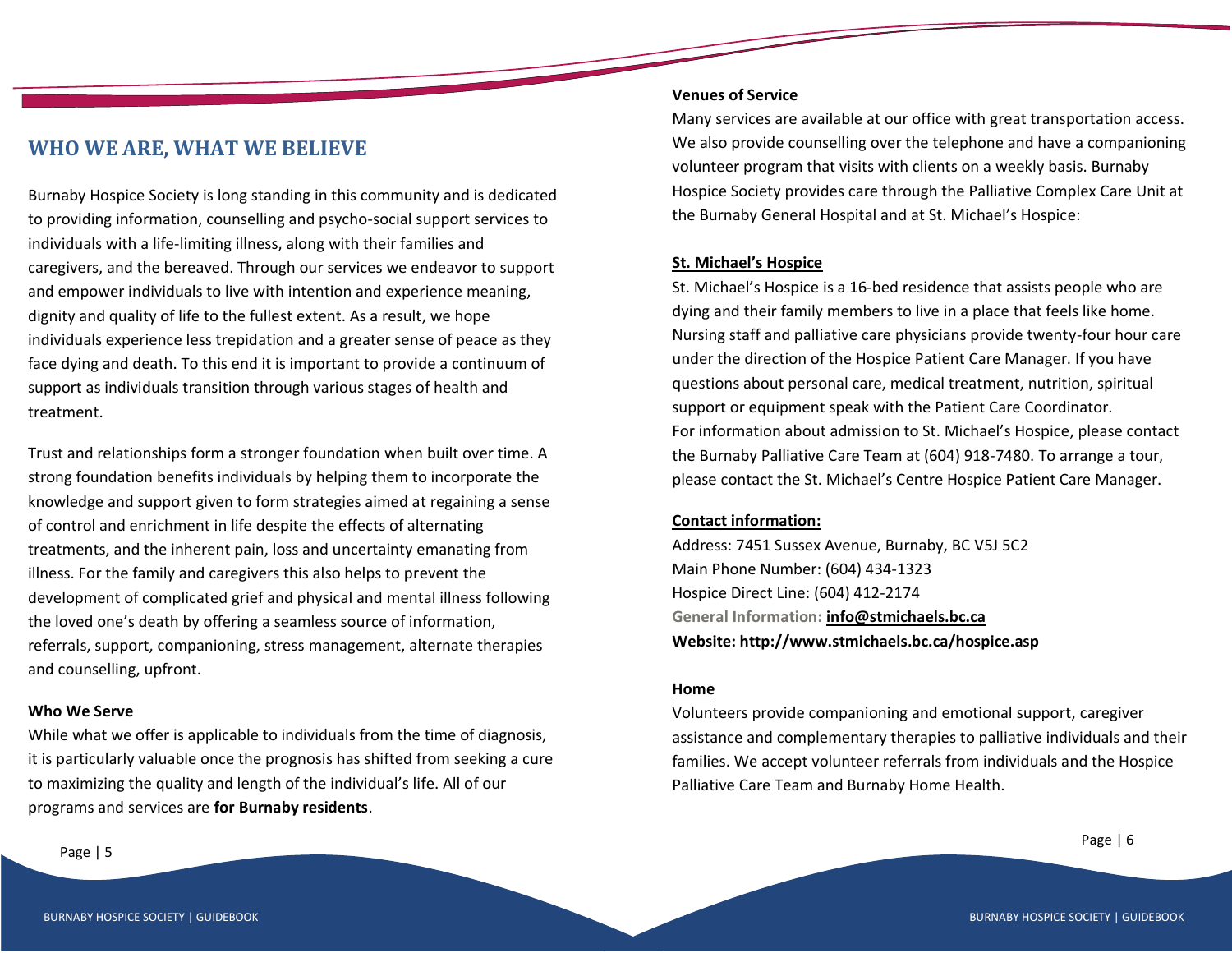## **Burnaby Hospital and 2D Palliative Care Unit**

Burnaby Hospital is a community hospital providing primary and palliative care. The focus of the 11-bed palliative care unit (PCU) is to manage distressing symptoms and ensure comfort when cure is no longer possible. If you have questions all the way from personal care to spiritual support speak with the Patient Care Coordinator.

Hospice Society volunteers visit the Palliative Care Unit and palliative patients on other hospital wards.

## **Burnaby Hospital Contact Information:**

Address: 3935 Kincaid St Burnaby, B.C. V5G 2X6 Main Phone Number: (604) 434-4211 Palliative Care Unit Direct Line: (604) 412-6298 Website: http://www.fraserhealth.ca/find-us/hospitals/burnaby-hospital/

**Long Term Care Facilities.** Specially trained hospice volunteers offer their support to help palliative clients and their families at long term care facilities.

## **Fraser Health - Burnaby Home Health**

Home Health provides a range of health care and support services for eligible residents with palliative health care needs. The Home Health Service Intake Line accepts self-referrals; services are based on eligibility and require an assessment.

#### **Contact information:**

Address: 400-4946 Canada Way Burnaby, BC V5G 4H7 Phone: (604)-918-7447 Intake (Home Health Service Line): 1-855-412-2121

## **Volunteer Program and Services**

## *Volunteer Visits*

Burnaby Hospice Society volunteers provide emotional support and practical help to people who are facing a life-threatening illness, and informal respite support for those caring for them. Visiting volunteers are available mornings, afternoons and evenings at the Palliative and Hospice Care Unit at Burnaby Hospital and at St. Michael's Hospice Centre.

- **Volunteer support may include, but is not limited to:**
	- Talking, listening, reading and playing games
	- Assistance with letter writing
	- Spiritual support
	- Relief for family members or other caregivers
	- Traditional tea service
- Volunteers serve in a variety of roles within the hospital, hospice, residential facilities and private residences.

#### *In-home Volunteer Support*

In-home volunteers are important for those who may not have access to the support of family and friends. Our volunteers offer emotional and practical support through conversation, companionship and other activities. Visiting in-home volunteers are available for patients and their families at home or in retirement residences and long-term care facilities.

#### *Caregiver Support*

We recognize the 24-hour a day responsibility of being a caregiver for a loved one. We provide resources for caregivers and referrals to support groups. Our volunteers are available to family members who need a break from the bedside of the loved one, and also provide a compassionate listening ear.

#### *Sitting Vigils*

Vigil volunteers provide the support and physical presence that patients and families may need during a loved one's final moments of life.

Page | 7 Page | 8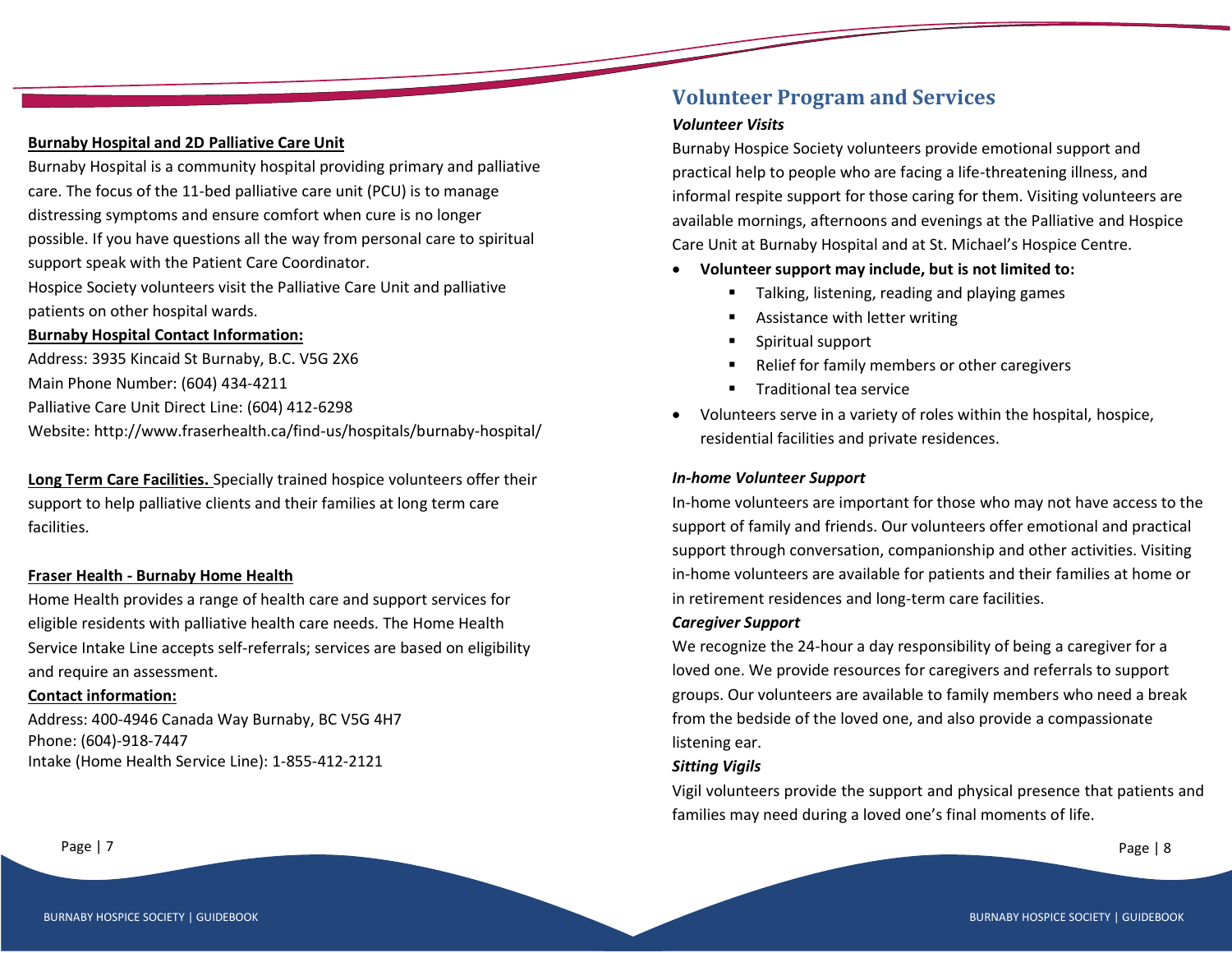Vigil volunteers may join you hours or days before death. For long vigils, volunteers may take shifts.

#### **The vigil process may include any or all of the following:**

- Being a calm presence
- Sitting together
- Talking and listening
- Shared silence
- **Healing touch**
- Reading of inspirational or spiritual text
- Requested rituals
- Inspirational music
- **Lighting candles**

#### *Complementary Therapies*

Our trained volunteers offer a variety of relaxation therapies such as reiki, therapeutic touch and healing touch which can help ease pain, reduce stress and promote relaxation.

#### *Life Review*

Life review is an important part of bringing one's life to a close. As life ends, we want to know that we have truly been seen and that our life has had value and meaning. Patients and families can make an appointment for the services of a volunteer trained in life review techniques to help them tell their story. Other legacy activities include letter writing, scrapbooking or compiling memory boxes.

#### *Tea Service*

Volunteers at St. Michael's and Burnaby Hospital Palliative Care Unit serve afternoon tea and cookies to patients and family.

#### Page | 9

]

## **Counselling, Groups, Workshops & Services**

- Individual Counselling and Client Advocacy
- Anticipatory grief counselling dealing with the losses large and small along the way
- Bereavement Education Groups
- Loss & Grief Support Groups
- Healing Journeys Bereavement Walking Groups
- Wellness Workshops
- Community Education
- Referrals to other agencies in Burnaby

## **Definition of Psychosocial Care**

Psychosocial care tends to the emotional well being of the client and family and honours and supports their relationships with those close to them and those involved in their care. Psychosocial care enriches the quality of a client's day-to-day life.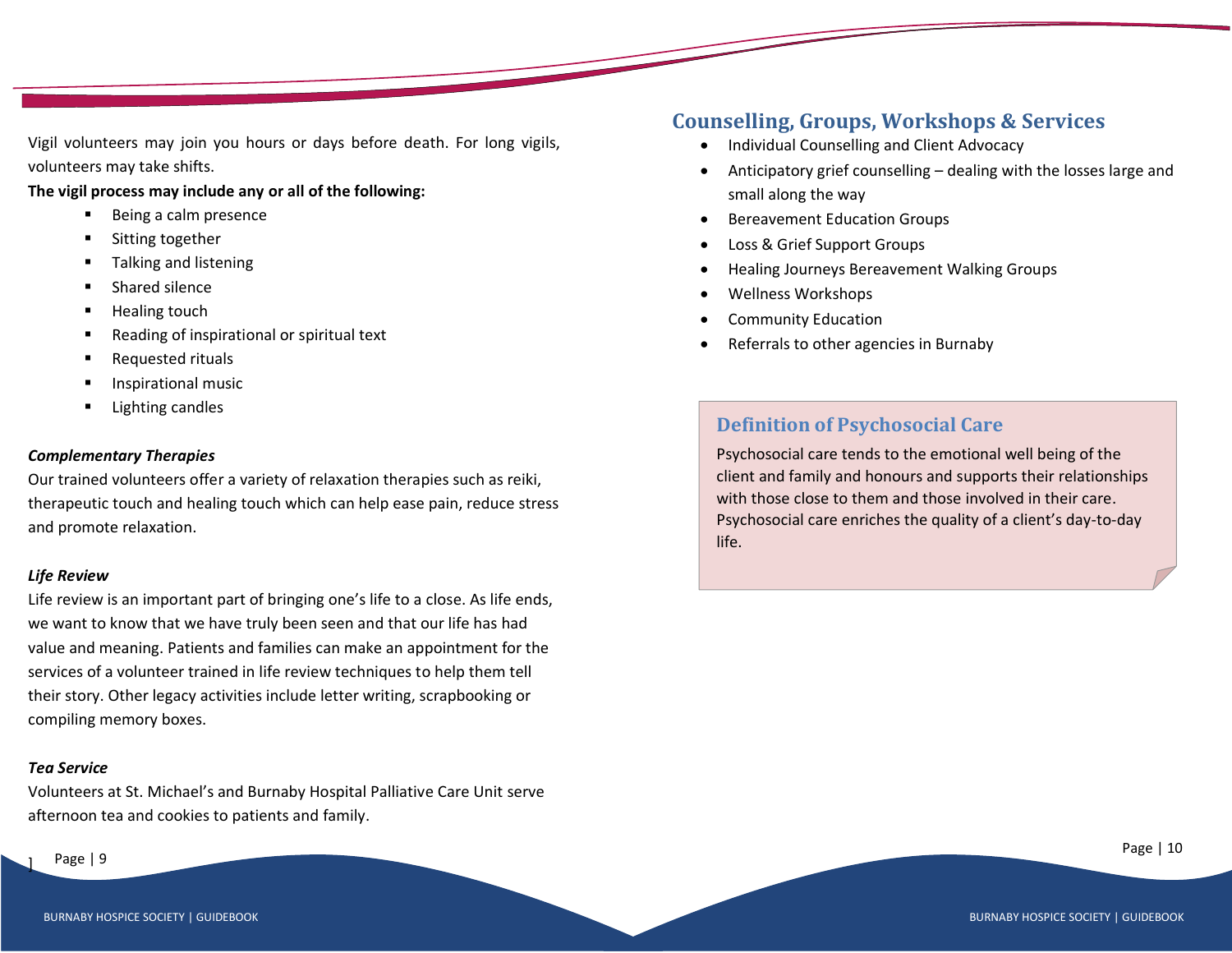#### BURNABY HOSPICE SOCIETY | GUIDEBOOK BURNABY HOSPICE SOCIETY | GUIDEBOOK BURNABY HOSPICE SOCIETY | GUIDEBOOK

## **PAIN Total Pain:**

Cecily Saunders coined the term "Total Pain" to capture the allencompassing nature of the pain experienced by those with a terminal illness. Psychological, emotional, social, financial, and spiritual pain contribute to the experience of physical pain. Physical pain can be made worse when other sources of pain are not addressed. This is another reason that an interdisciplinary team is so important; team approach allows for whole person treatment.

## *Source: Multifaceted Components of Pain, Amenta and Bohnet, 1986*

## **Pain Management:**

Comfort goals are:

- 1. First, to be comfortable during the night and to get a good sleep.
- 2. Next, to be comfortable during the day while at rest.
- 3. Finally, to be comfortable during the day when one is moving around and doing the things that are important to the person.

## **Mild, Moderate, and Severe Pain**

The World Health Organization developed a simple model to guide health professionals in choosing the most appropriate pain medication for the severity of pain being experienced. There are two basic types of pain medicine: non-opioid (for mild pain) and opioid (for moderate and severe pain). Opioids are drugs such as codeine and morphine.

#### **Mild Pain**

- Acetaminophen (Tylenol)
- Anti-inflammatory drugs, such as Ibuprofen
- Tylenol #3 (codeine) or MOS (morphine syrup)

#### **Moderate**

- Codeine
- Morphine
- Hydromorphone (Dilaudid)
- Fentanyl patch

#### **Moderately Severe and Severe Pain**

- Morphine
- Hydromorphone (Dilaudid)
- Fentanyl patch
- **Methadone**

## **Other Ways of Managing Pain**

**Medical:** Surgery, Radiation, Chemotherapy, Nerve Blocks **Alternative treatment:** Acupuncture, Massage, Healing Touch **Other:** Application of Heat/Cold, Positioning, Rest and Relaxation (often music, visualization, listening to stories etc.)

 $\textsf{Page} \mid 11$  Page | 12 **Psychological:** Address issues beyond the physical pain (e.g. easing fear, stress, and anxiety through progressive muscle relaxation and mindfulness). *Source: Prince George Hospice Society*

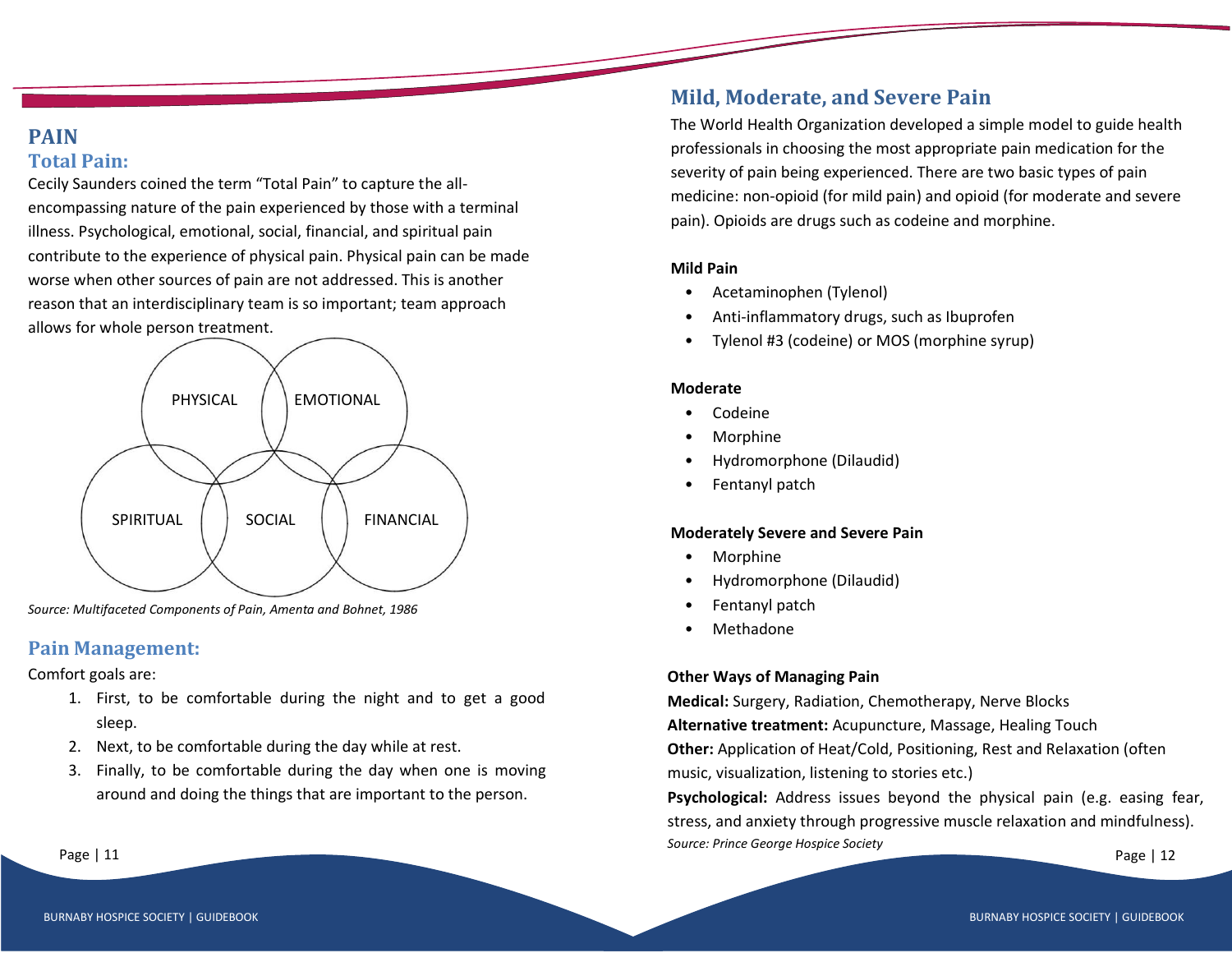## **PAIN ASSESSMENT:**

In order to manage pain, it is important to assess the pain. The rating scale below is often used in place of the 0-10 verbal self-rating. Behavior is not always a good indicator of pain and lack of ability to comprehend or verbalize due to pain or other factors may add additional stress to accuracy. This rating scale is a visual scale that can also be found in myriad of languages, such as Mandarin, Japanese, and many others.

## Wong-Baker FACES® Pain Rating Scale



@1983 Wong-Baker FACES Foundation. www.WongBakerFACES.org Used with permission.

#### **Instructions for Usage**

Explain to the person that each face represents a person who has no pain (hurt), or some, or a lot of pain.

Face 0 doesn't hurt at all. Face 2 hurts just a little bit. Face 4 hurts a little bit more. Face 6 hurts even more. Face 8 hurt a whole lot. Face 10 hurts as much as you can imagine, although you don't have to be crying to have this worst pain.

Ask the person to choose the face that best depicts the pain they are experiencing.

## **TOOLS TO CALM THE MIND AND BODY**

Stress elicits a biochemical reaction from our mind and body. This reaction is part of our survival mechanism, but also takes a great toll on our mind and body. Our brain doesn't know the difference between real and imagined, which often gets us into further trouble, but can also help us achieve greater levels of calm. Regular (at the same time of day for 20-30 minutes), daily practice of deep relaxation will help you calm the mind and body in the moment of relaxation and most of the time.

## **Breathing**

Get comfortable, place one hand on your abdomen, below the ribcage; inhale slowly, expanding your abdomen, then pause and exhale slowly, allowing your whole body to just let go. Repeat this 3-5 times, counting to five for inhale, pausing and counting to five for exhale.

## **Visualization**

#### **Standing Like a Tree:**

Stand, or lie down if that is more comfortable, with your feet shoulder width apart, keep your knees slightly bent, let arms rest effortlessly at your sides, relax the shoulders, breathe naturally, look calmly forward, remain quietly in this position for 1-2 minutes. Imagine that your feet are like roots of a great tree sinking down into the earth, your body like a trunk, standing tall and firm; a golden cord attached to the top of your head reaches to the limitless sky. Breathe in this stance for 2 minutes, working to increase the time.

#### **Golden Orb:**

Get comfortable, visualize an orb that is covered with protective gold; at its centre is a sphere of blue light that is free from fear and anxiety. Imagine yourself suspended inside this three dimensional sphere – feel yourself immersed in it entirely and breathe.

Page | 13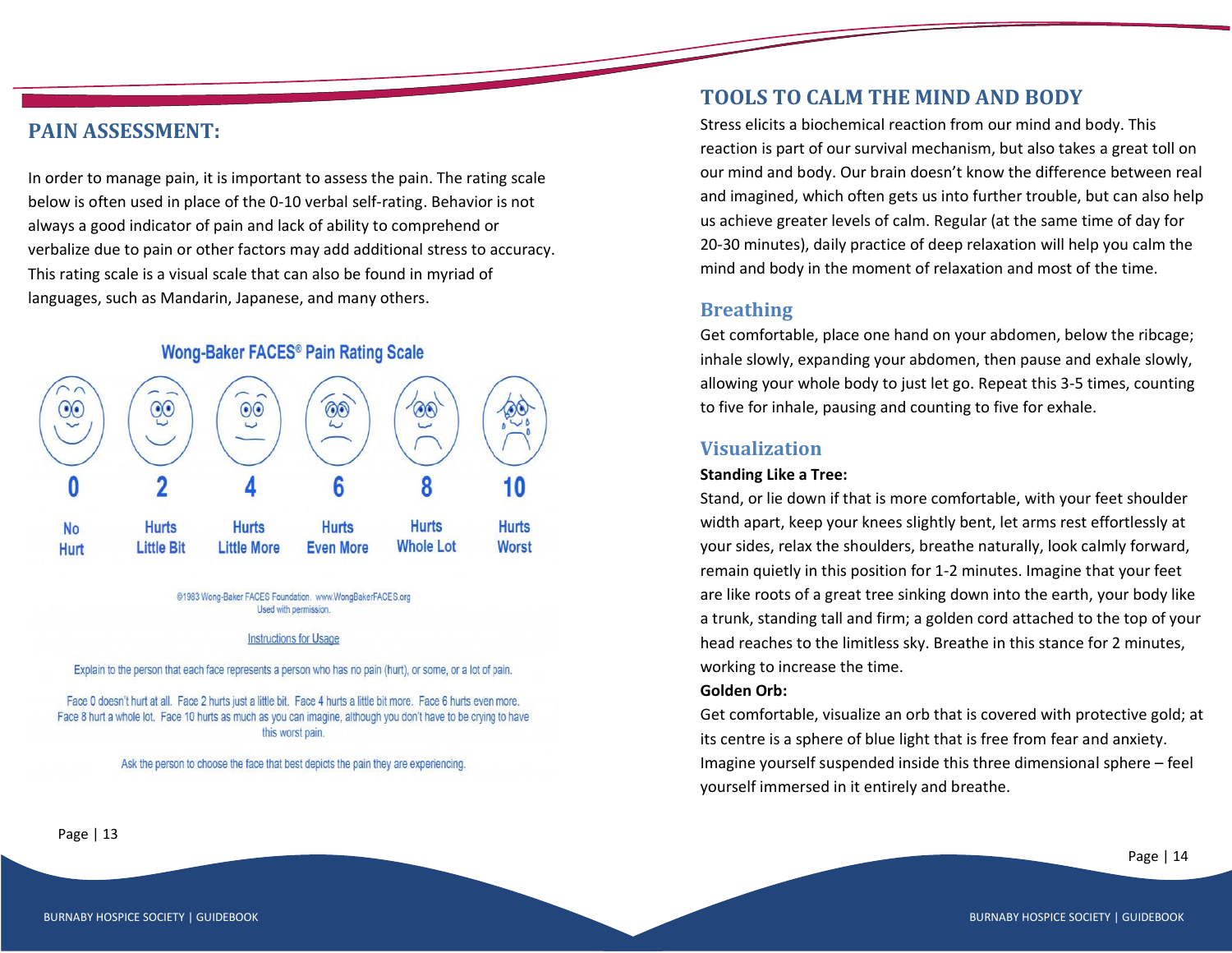## **Changing Negative Talk**

Catch yourself in the thought. Challenge the thought. Reframe the thought with a more supportive / encouraging / positive perspective. Repeat the reframed perspective when you feel that the negative thought is becoming conscious or negative thoughts become the prevalent ones.

## **Relaxing the Head**

Much of our tension is stored in the facial and other muscles of the head. A head massage can go a long way to bring about calm. Make yourself comfortable; warm your hands, massage the forehead working the thumbs from front of the forehead to the temples and from inner eyebrows following the hair to the far ends.

## **Progressive Muscle Relaxation**

Progressive muscle relaxation is about tensing and releasing various muscle groups. You need to find a quiet place with no background noise or interruptions, preferably at the same time each day. This is best done on an empty stomach, in a comfortable position for you (sitting or lying down). Give yourself the permission to just be here, nothing more.

Take three big breaths. As you exhale, imagine all tension leaving your body. Clench each muscle for 7-10 seconds, hold and then release abruptly. As you exhale, visualize all tension leaving that muscle group. Relax for 15-20 seconds before moving to the next muscle. (Please listen to your body and only do what is comfortable and right for you.)

Clench your fists. Tighten your biceps by moving your lower arms towards your shoulders. Tighten your triceps by straightening your arms and locking the elbows. Tense the forehead by raising your eyebrows as high as you can.

#### *More Muscle Relaxation Techniques:*

Tense the muscles around your eyes, shutting your eyelids as tights as you can….

Tighten the jaw by opening your mouth as wide as you can… Tighten the back of your neck by moving your head as far back as you can…..

Take two deep breaths and let your body sink into the surface you are on…. Feeling the heaviness of your body, the surface holding you….

Tighten the shoulders by raising them to your ears… Tighten the shoulder blades by pushing them together… Tighten your chest by taking in a deep breath….. Tighten your stomach by sucking your belly in .... Tighten your buttocks by pulling them together…. Squeeze your thighs all the way down to your knees…. Tighten your calf by pulling toes towards you…. Tighten your feet by curling your toes downwards…

Scan your body for any tension and repeat the progressive muscle relaxation for that part and the surrounding muscles. Now imagine a wave of relaxation washing over you, from your head to your toes.

## **RELAXING**

#### *The Rationale:*

Your mind and body are always affecting each other. What you are feeling and thinking will show up in how your body feels and vice versa.

Page | 15 Page | 16 Page | 16 Page | 16 Page | 16 Page | 16 Page | 16 Page | 16 Page | 16 When a person is under a lot of emotional stress, the body reacts as it would in a state of danger or emergency; i.e. increased heart rate, abnormal breathing, muscle contraction and tenseness, perspiring, cold hands and feet, etc. Your body NEEDS periods of rest from this heightened state in order to replenish its strength.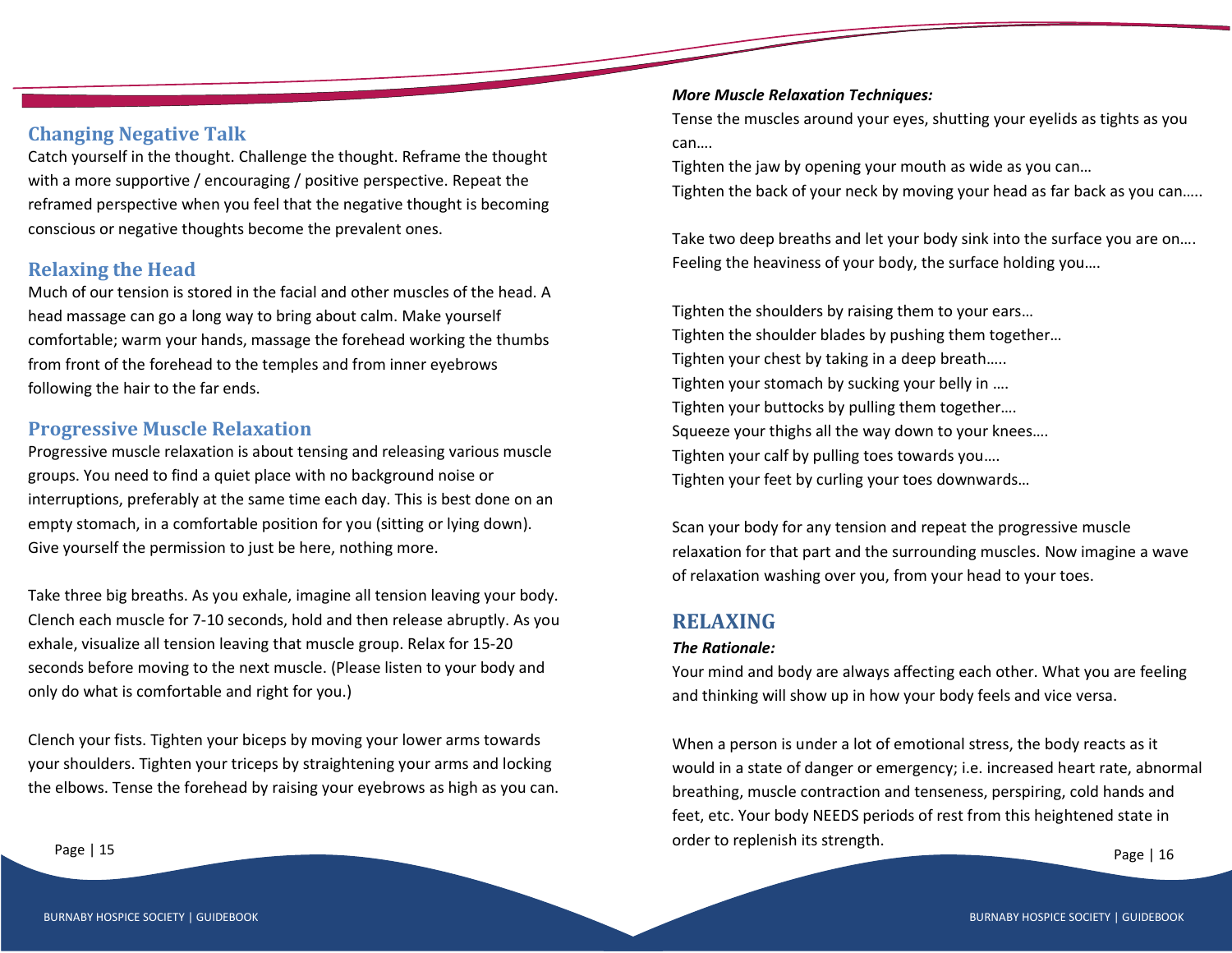The "relaxation response" is your body's natural protective mechanism, which reverses the physical changes brought on by stress. Relaxation is simply giving your body a chance to recuperate temporarily so that you can face your next challenge.

Relaxation is something we LEARN to do. Don't expect that you should be able to do it right off the bat. It only takes about 10-15 minutes a day and you are the one who controls how you do it. Studies show that people who learn to evoke the relaxation response experience feelings of increased well-being and hope.

## **How You Can Do It:**

#### **Usually you need these things:**

- A quiet environment
- A comfortable position
- A word/phrase/thought repeated over and over
- As clear a mind as you can achieve

#### **BUT REMEMBER: There is no "right way" to relax – everybody does it**

#### **differently…………so:**

- Using your favourite soothing music is fine
- If you fall asleep, that's fine.
- If you don't fall asleep, that's fine too
- If you want to use your own image or affirmation, go ahead...

#### **Some helpful hints:**

- Try not to do relaxation when you are hungry
- If you feel uncomfortable at any time, change your position, or open your eyes – don't remain in an uncomfortable position
- Dim the lights (optional)

Page | 17 Page | 18 Page | 18 Page | 18 Page | 18 Page | 18 Page | 18 Page | 18 Page | 18 Page | 18 Page | 18

## **ANTICIPATORY GRIEF… WHAT TO EXPECT**

During the stages of your illness, any changes in your condition will mean that you grieve for the gradual losses in your present lifestyle and your hopes and plans for the future. You may experience uncertainty about yourself because so few of your former activities and interests are available to you. This creates emotional stresses and anxiety for you and your family.

## **You may experience grief reactions:**

- In a different way than others
- That cause fatigue
- Because of continual changes in daily activities
- That show up in all spheres of our life psychological, social, physical and spiritual
- That vary depending upon how you perceive the changes

## **You may experience grief that:**

- Entails mourning for the hopes, dreams and unfulfilled expectations
- Involves a wide variety of feelings and reactions; some expected, some not
- Resurrects old issues, feelings and unresolved conflicts from the past
- Includes intense feelings due to the unfamiliarity of the grieving experience and uncertainty about your illness

## **You may experience feeling:**

- A combination of anger and depression: irritability, frustration, annoyance and intolerance
- Guilt in some form
- A lack of self-concern and self-esteem
- Spasms of acute upsurges of grief that occur without warning
- Unsure of decisions: poor memory, organization and concentration
- Like you are going crazy
- Obsessed with dying or preoccupied with thoughts of how you will die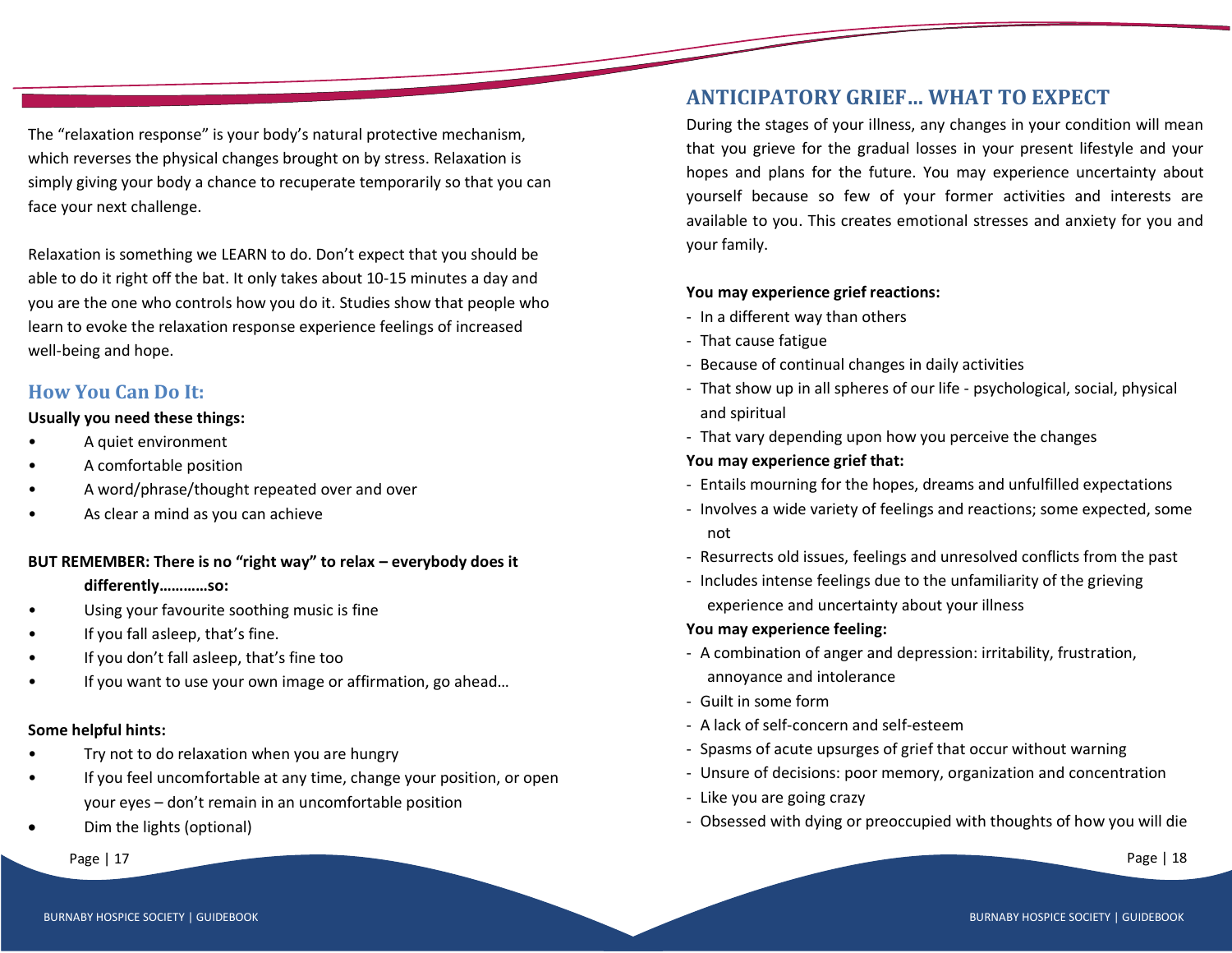#### **You may experience grief for:**

- The loss of many things, both tangible and symbolic
- What you have lost already as well as for future plans

#### **You may experience concern for:**

- Meaning in your life and question your beliefs
- Yourself socially acting in different ways than usual
- Unrealistic expectations from others about your grief
- Feeling like a burden to your family

Remember, you may want to call Hospice for support.

## **Anticipatory Grief… Normal Feelings for Family and Caregivers**

Living with and caring for someone with a life limiting illness is a difficult task. Family members are often surprised at the many thoughts and feelings that arise. These feelings may be intense and overwhelming. It helps to know some of the typical healthy reactions to such a stressful time. These feelings may recur as changes occur in the patient's condition and care needs. Each member of the family will respond in their own way.

#### **As changes occur, there may be feelings of:**

- ➢ *Helplessness* and *hopelessness* with increases in care needs
- ➢ *Shock* and *numbness* with any sudden change in condition
- ➢ *Yearning* for things to be the way they were before

#### **As stresses increase:**

- ➢ *Anxiety* and *fear* are common in three areas in particular:
	- 1) Carrying on with the necessary tasks of living and caregiving
	- 2) Ability to cope after death
	- 3) Heightened awareness of your own mortality

- ➢ *Loneliness* increases as family roles change and the patient becomes dependent on care
- ➢ *Edginess* and *irritability* may surprise you in relating with other people
- ➢ *Fatigue* is sometimes experienced as apathy or listlessness

#### As emotions arise:

- ➢ *Sadness* is the most common feeling and may or may not be expressed by crying
- ➢ *Anger* is frequently experienced and may be confusing. It usually comes from two sources:
	- 1) Frustration with the situation because there is nothing that can be done to prevent the progression of the illness
	- 2) Anger, irrational or not, at the patient for getting sick
- ➢ *Guilt* is a nagging feeling often accompanied by a need to review what has happened or what was neglected.
- ➢ *Worrying* about whether you are doing what is best is a normal part of caregiving

*Source: adapted from T. Rando by Victoria Hospice*

## **Anticipatory Grief… Helping the Seriously Ill**

Families and friends are an integral part of caring for the seriously ill. It is important to continue clear communication. You will want to find creative ways to maintain your relationship as changes in condition occur. Recognize that you need to take care of yourself also. **The following are some helpful hints:**

*Touch* – touching is one of the most comforting modes of communication. A squeeze of the hand or a warm embrace eloquently testifies to how much you truly care.

*Smile and laugh* – continue to enjoy humorous incidents and stories. Illness does not ban laughter.

Page | 19 Page | 20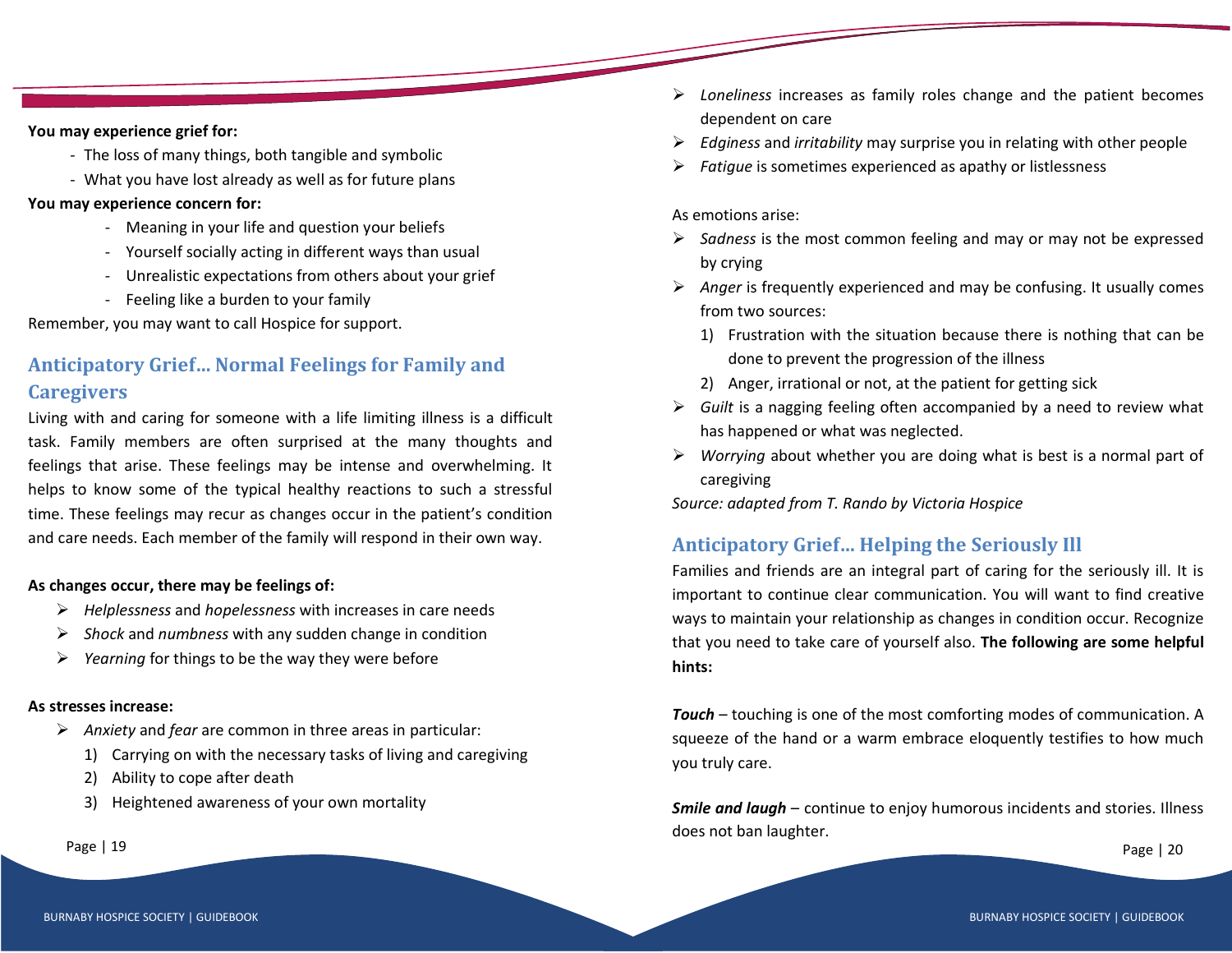*Be comfortable with silence* – love understands love, it needs no words. Silence can be as supportive as conversation.

*Offer truth* – when a patient may be doing poorly, don't deny this. Everyone, sickly or healthy, should be treated with dignity and not deceit.

*Accept limitations* – you cannot provide all the answers and solve all the problems. Listen and hear what is said. There may be no complete solutions. Accept your limitations and commit yourself only to what you are able to do. Ask for help!

*Accept the feelings of the sick person* – don't pretend that everything is okay. A seriously ill person needs to express his/her emotions. You can encourage them by saying "what are you feeling?" or "tell me what is happening to you." Be sensitive to shifting feelings, whether they be sadness, rage, panic or frustration.

*Share time together* – talking, listening to music, watching television, playing cards or games can help fill lonely and frightening hours with shared companionship.

*Offer to help* – actions speak louder than words. Offer to help - "I'm going to the supermarket, can I pick up something for you?" "While the nurse is away, I'll come over to the house and spend time."

*Coordinate supports* – there may be many people and organizations who can offer invaluable assistance, such as family, friends, home health care, church, medical organizations, self-help groups. These vital people and groups can help to better manage the difficult moments.

*Respect the privacy and integrity of the sick person* – if possible, check before you visit. Never assume you know what the person's needs may be at any given moment. Respect the patient's confidentiality.

Remember, your continuing strength and good health are what allow you to be present. Take good care of yourself.

*Source: adapted from Elizabeth Kubler-Ross by Victoria Hospice*

## **KEEPING A GRIEF JOURNAL**

Get yourself a stenographer's notebook, a diary, a lined journal, or some other notebook. Nothing else goes in this book … it is a record of your journey through grief. Keeping a journal such as this, allows you to look back and see the change and progress you have made, when weeks and months down the road you get hit with the thought that nothing is getting better and that this pain will never end.

It is a tool to remind you what has been helpful to you already, when you get a day where you can't think of what to do next. In the beginning, this journal may seem like it is just highlighting your pain and does not bring much comfort. The comfort and importance you find in the journal will become evident with time. The journal will help you stay in charge of your grief rather than your grief taking control of you.

Leave a line or two between entries and be sure to record the time and date of each entry. The following are some suggested things to include in your journal:

- A significant event that happened today
- The person who was most important to me today

The best time to write in this journal is in this journal is in this journal is in the evening at least and  $\beta$ 

This is the time that loneliness and despair can sink in. By writing and focusing on the changes and the things that have been helpful,

 $S_{\rm eff}$  find that writing about that writing about the intervals about the intervals of  $\sigma$ 

Something I found helpful today

you can actually take charge of your grief.

- Changes I observe happening to me
- My plans for tomorrow

Page | 21 Page | 22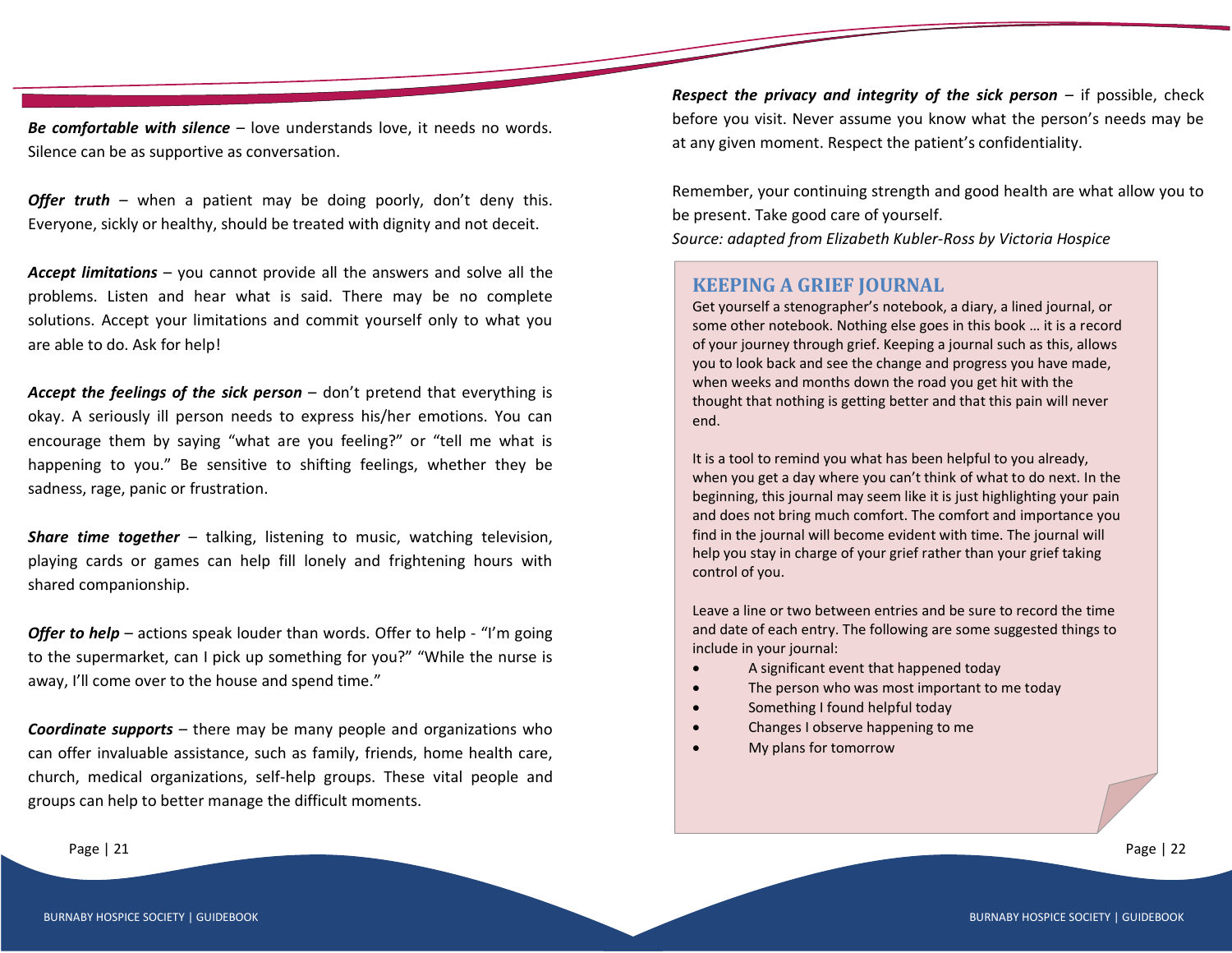## **MANAGING CAREGIVER BURNOUT (COMPASSION FATIGUE)**

Caregiver burnout or compassion fatigue is profound emotional and physical erosion when the caregiver is unable to refuel and regenerate. Feeling "burned out" is physical and emotional exhaustion.

## **It is possible to transform caregiver burnout and build resilience:**

- ❖ Acknowledge the Compassion Fatigue in your life and take responsibility for your own wellness and nurture your capacity to help.
- ❖ Reduce the number of sources and types of stress to increase resiliency. This can be done by cutting back on things in your life that are stressful (seeking out supports and resources and delegating what you can) and establishing strategies or things you can do that help make the stress that is left more tolerable. This can include finding ways to take "me" breaks and engage in activities aimed to give you pleasure or aimed at helping you to reduce tension and relax, like breathing exercises, meditation, yoga, massage, etc.
- Address your own primary trauma issues. This involves first identifying and dealing with what causes your batteries to run low. For some this may include not sleeping, taking on too much, forgetting to eat, suppressing your own pain or grief to support your loved one, etc. The next step is finding ways to reduce the trauma input in your own life. This can be as simple as not watching the nightly news or asking a friend not to tell you all about their terrible day. It is about finding ways to "lessen your load" as fatigue requires rest.
- ❖ Schedule times in your day aimed solely at giving you comfort, support and relaxation. This can include a quiet cup of tea, a 15 minute walk around your block to enjoy the sun or 5 minutes of just deep breathing.
- ❖ Create a self care plan. What small step can you take this week to take better care of yourself? Contact an old friend for dinner? Exercise more? Eat better? Drink less? Say "no" more often? Make a plan and revisit it regularly. The idea is to begin to become aware of your own needs and making those needs a priority. There is nothing selfish about self care. In order to effectively care for others we need to learn to care for ourselves.

Compassion Fatigue may be the cost of caring, but once identified and steps are taken to address concerns, you will begin to notice your patience, caring and compassion return. You will notice yourself feeling able to take on new responsibilities and feeling better able to manage present issues.

Compassion Fatigue is a process and generally so is healing from its effects. Be gentle with yourself and allow yourself time without expectations of how long this process will take.

## **Strategies that help you avoid compassion fatigue:**

- 1. Monitor yourself for stress related signs and symptoms.
- 2. Create periods of rest and renewal in your life.
- 3. Avoid perfectionism.
- 4. Practice setting limits; accept your own limitations.
- 5. Develop good time-management skills.
- 6. Nurture a personal support system, both inside and outside of work.

7. Develop healthy eating, sleeping and exercise habits. Be in tune with your body; identify the ways in which your body tells you that you are stressed.

Page | 23 Page | 24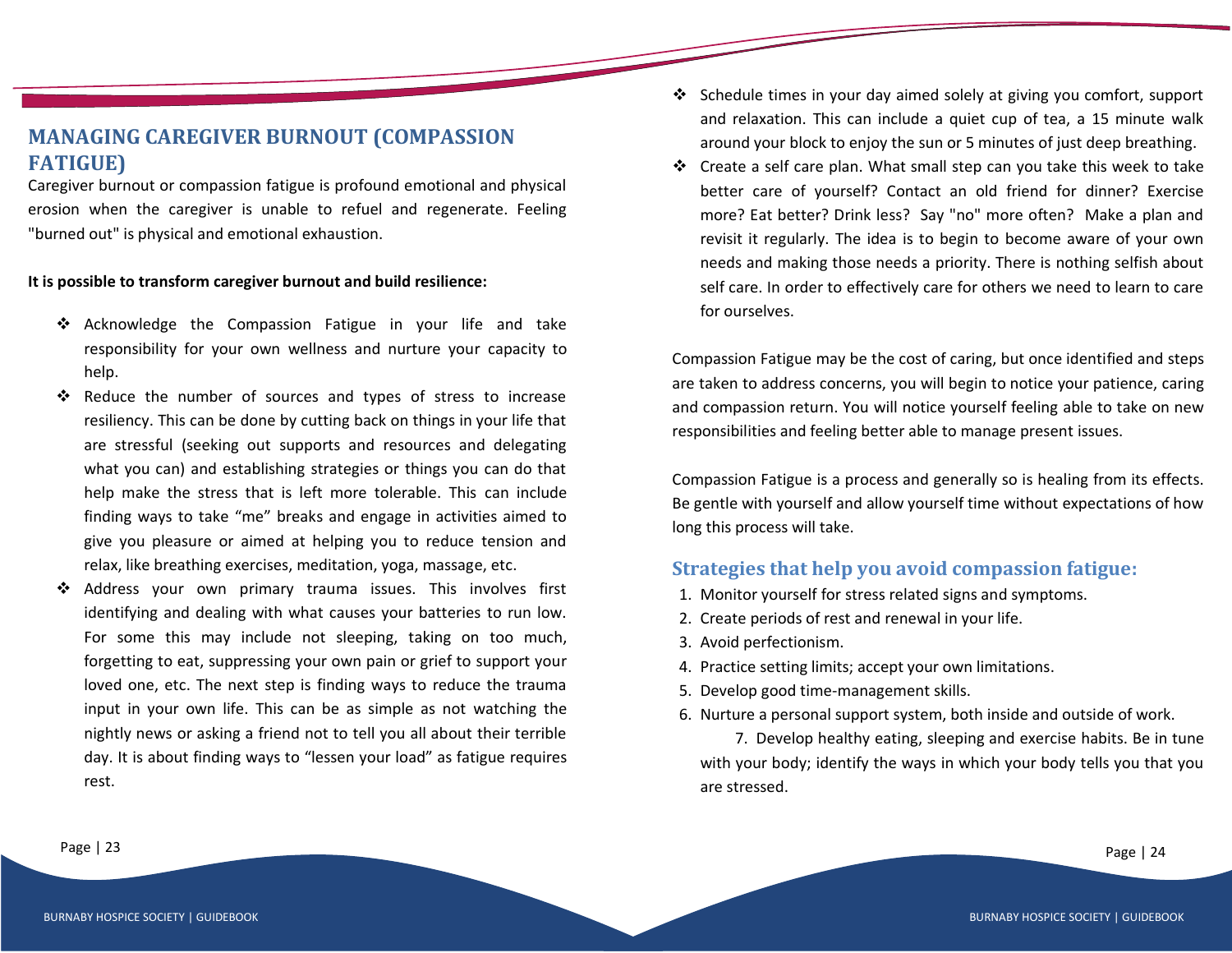- 8. Acknowledge the strengths and gifts you bring to your work.
- 9. Maintain a therapeutic distance between yourself and others' grief. Know the difference between having empathy, kindness and sensitivity towards your patients vs. emotional over-involvement. Assess your own sense of boundaries with family.
- 10. Learn to say "no" to unreasonable demands. Do not view being assertive about your own needs as negative.
- 11. Take responsibility for your problems only. Distinguish between problems you're responsible for and problems that another has to cope with alone, or with someone else other than you. Review any promises you make under stress.
- 12. Be patient with your colleagues and family and the processes that they need to go through. Try to understand them.
- 13. Allow yourself to grieve. Ask yourself what is most helpful in order to process your grief.

## **A SELF CARE MANIFESTO**

*I deserve to lead a joyful, whole life.* No matter how much I love and value caregiving, my life is multifaceted. My family, my friends, my other interests and my spirituality also deserve my time and attention. I deserve my time and attention.

*I am not the only one who can help the dying and bereaved.* When I feel indispensable, I tend to ignore my own needs. There are many talented caregivers in my community who can also help the dying and the bereaved.

## **WHAT A DYING PERSON MAY WISH TO KNOW:**

## **Logistics:**

#### **Make a Listing of:**

- Bank accounts
- Investment accounts
- Insurance information
- Credit card accounts
- Other liabilities and loans
- Regular income and side income sources
- Usernames and passwords (e.g. www.keepass.info)
- Monthly expenses: utilities, insurance, mortgage, loans, etc.
- How to collect life insurance and other benefits, who to contact, etc.
- Important information: wills, deposit boxes, etc.

Save all information on computer in My Documents, on a flashdrive, in a fire safe place, copy a zipped and password protected file to Gmail – named "IF I DIE".

## **Emotional/Cognitive:**

Five Stages of Grief by E. Kubler-Ross – a model for coping with dying and death:

**Denial** – "I feel fine" – a state of denial, a temporary defense in coping **Anger** – "Why me? It's not fair" – a state of misplaced feelings of rage and envy

**Bargaining** – "I'll do anything for a few more years" – a state of hope that death is delayed

**Depression** – "I'm so sad, why bother with anything?" – a state of beginning to understand the certainty of death

**Acceptance** – "It's going to be ok" – a state of beginning to come to terms with mortality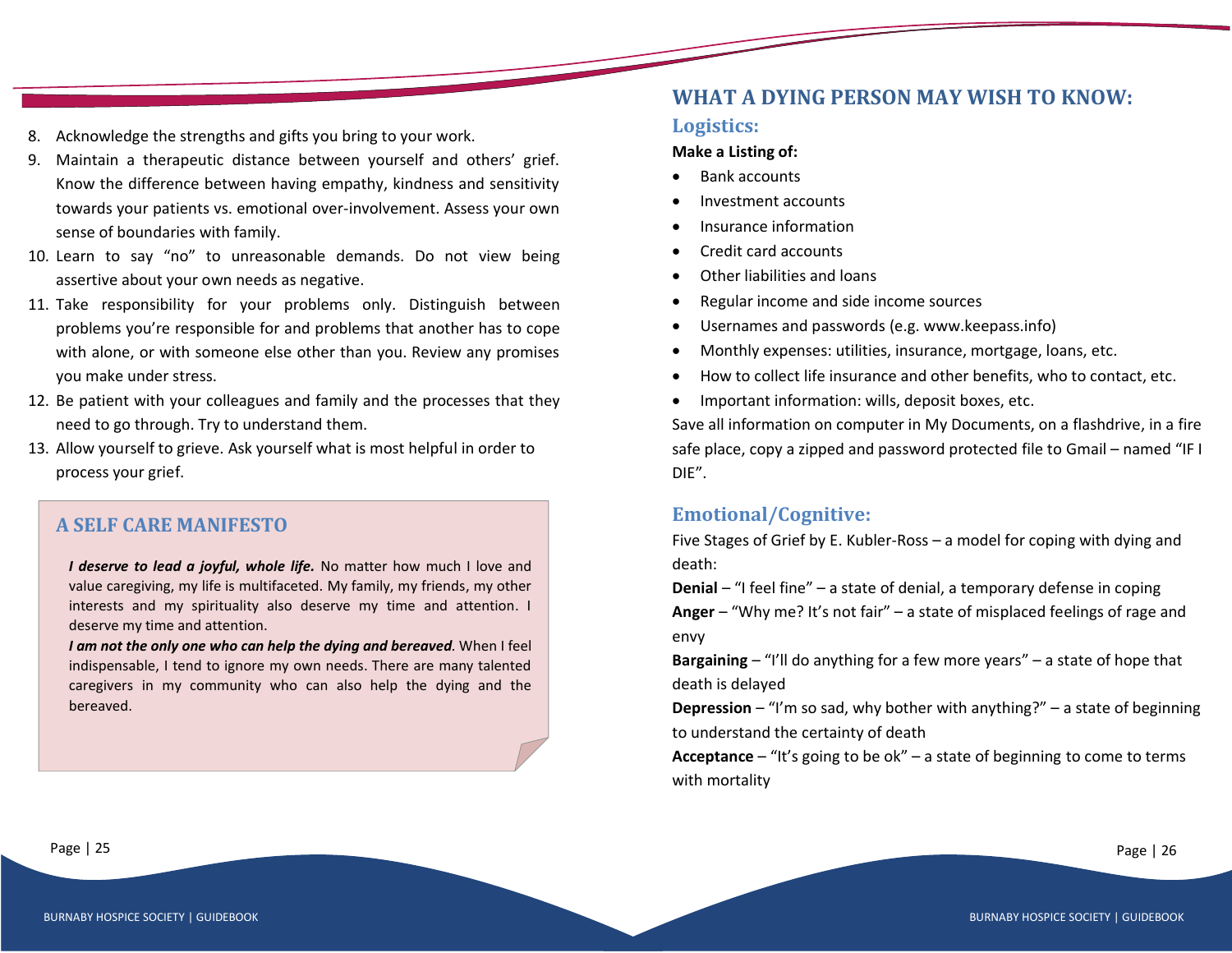## **Physical:**

## **Physical process of dying:**

- Physical weakness/lack of energy/loss of interest in everyday things
	- body's systems weaken and less oxygen in available to the muscles
- Withdrawal from family and friends/increased sleepiness/coma
- Loss of appetite
- Difficulty swallowing
- Confusion
- Restlessness
- Body temperature and color change
- Breathing changes
- Unexpected alertness and increased energy
- Signs of imminent death
- Clinical death

## *Ira Byock calls them* **The Five Final Tasks**.

**Will you forgive me?** Is there a forgiving that I need from you? Most likely something from a long time ago? Something I have carried with me for so long... Can I actually ask for it?

**I forgive you** Am I willing to let go of old wounds and hurts in the face of my dying? Let it just be? Let it rest? And can I say this to your face? **Thank you** What a gift to say thank you one more time. Even if there is neither enough time nor enough words to thank you... for everything. **I love you** This is something we can never say often enough. Never hear often enough. It feels so good to hear and say it, even one more time. **Good bye** Can we actually say it, and mean it? Let it sink in, that this is a final good bye, at least in earthly terms? Feel all its weight? Feel all its finality? Am I ready to say good bye for good? *Source: "The Four Things That Matter Most: A Book About Living"*

## **Life Transitions**

Whenever something difficult or unexpected happens in our life, there can be many adjustments, challenges and changes. It is natural to experience fear, anger, helplessness or other distressing emotions. Some of these challenges and changes can impact your emotional and mental health.

## **Advance Care Planning: What you need to know**

By planning ahead, you have a voice in your future health care decisions and will be sure your wishes are respected. Every capable adult should think about making an advance care plan.

#### *What is advance care planning?*

Advance care planning begins by thinking about your beliefs, values and wishes regarding future health care treatment. It is about having conversations with your close family, friends and health care provider(s) so that they know the health care treatment you would agree to, or refuse, if you become incapable of expressing your own decisions.

#### *How to Start:*

Tell someone close to you, or your health care provider, that you want to talk about your future health care. Have as many conversations as needed. *Your Options:*

Your advance care plan can also include:

- A Representation Agreement where you write your instructions and name someone to make your health and personal care decisions.
- An Advance Directive with instructions for health and personal care that are given to your health care provider, which they must follow directly when it speaks to the care you need at the time.
- Appointing someone to make decisions about your financial affairs, business and property in an Enduring Power of Attorney, which would take effect only when you become incapable.

*Download the provincial advance care planning guide and workbook at: www.seniorsbc.ca/legal/health decisions*

*For more information, call HealthLink BC at 8-1-1.*

Page | 27 Page | 28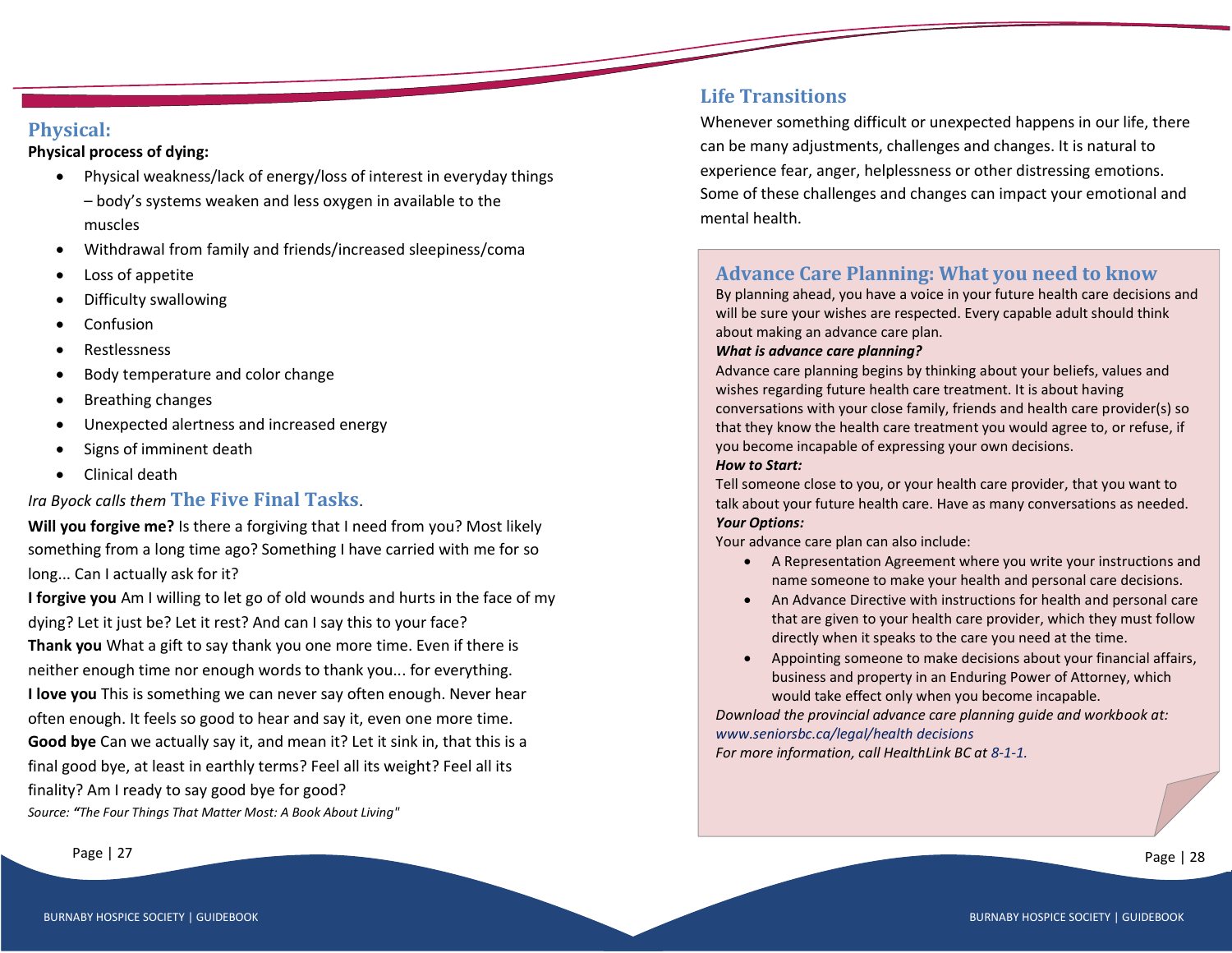## **HOW LONG DO I HAVE?**

These are loose guidelines, please remember that everyone is different and not each of the items under the heading will occur. This may be helpful in starting important discussions with a partner, doctor, or family.

## **3-6 Weeks Prior to Death**

#### *Motor*

- Falling due to resistance to accept help
- Need for more assistance with walking, transfers

#### *Urinary/Bowel*

• Urinary/bowel incontinence may begin

#### *Cognitive/Personality/Speech*

- Confusion and memory loss
- Harder to sustain a conversation
- May say some odd things that make you think "Where did that come from?"
- May ask less about the next treatments or appointments
- May ask clear, rational questions about death, arrangements, etc.

#### *Physical*

- Increasingly tired, more easily "wiped out" after simple activities or outings
- More likely to nap or to phase in and out of sleep

## **2-3 Weeks Prior to Death**

#### *Motor*

- Legs begin to buckle, eventually leading to dead weight when attempting to stand
- If still walking, may wander around the house a little, as if restless
- May find it difficult to hold the head up straight or may slump over

#### *Urinary/Bowel*

- Urine becomes dark (often described as "tea-colored")
- Less warning before urination (more urgency)

## *Cognitive/Personality/Speech*

- Less interest in matters of the home and family, hobbies, or world
	- Detached, lack of curiosity
	- Harder to have an effective adult-peer conversation
	- General restlessness/agitation
	- Word-finding difficulties (conversation may be very slow)
	- Confusion over what time of day it is (sundowner's syndrome)
	- Speech may be slurring or trailing off, unfinished
- May begin saying things that sound like awareness that time is growing short
	- May begin to seem more "childlike"
	- Confused by choices; yes/no questions seem to work best

#### *Physical*

- Losing interest in transferring or leaving the house
- Seems to feel safest on one particular piece of furniture
- Begins to have problems swallowing, if not already
- Appetite may become sporadic
- Sleeping 20+ hours a day, with short alert times between sleep
- Dozing off after eating
- Describing vision changes such as double vision, loss of peripheral vision, or black spots
- No longer interested in activities that require close vision, such as reading

## **1-2 Weeks Prior to Death**

#### *Motor*

- Often, completely bedridden
- Younger patients may still be stubborn about getting up, though requiring assistance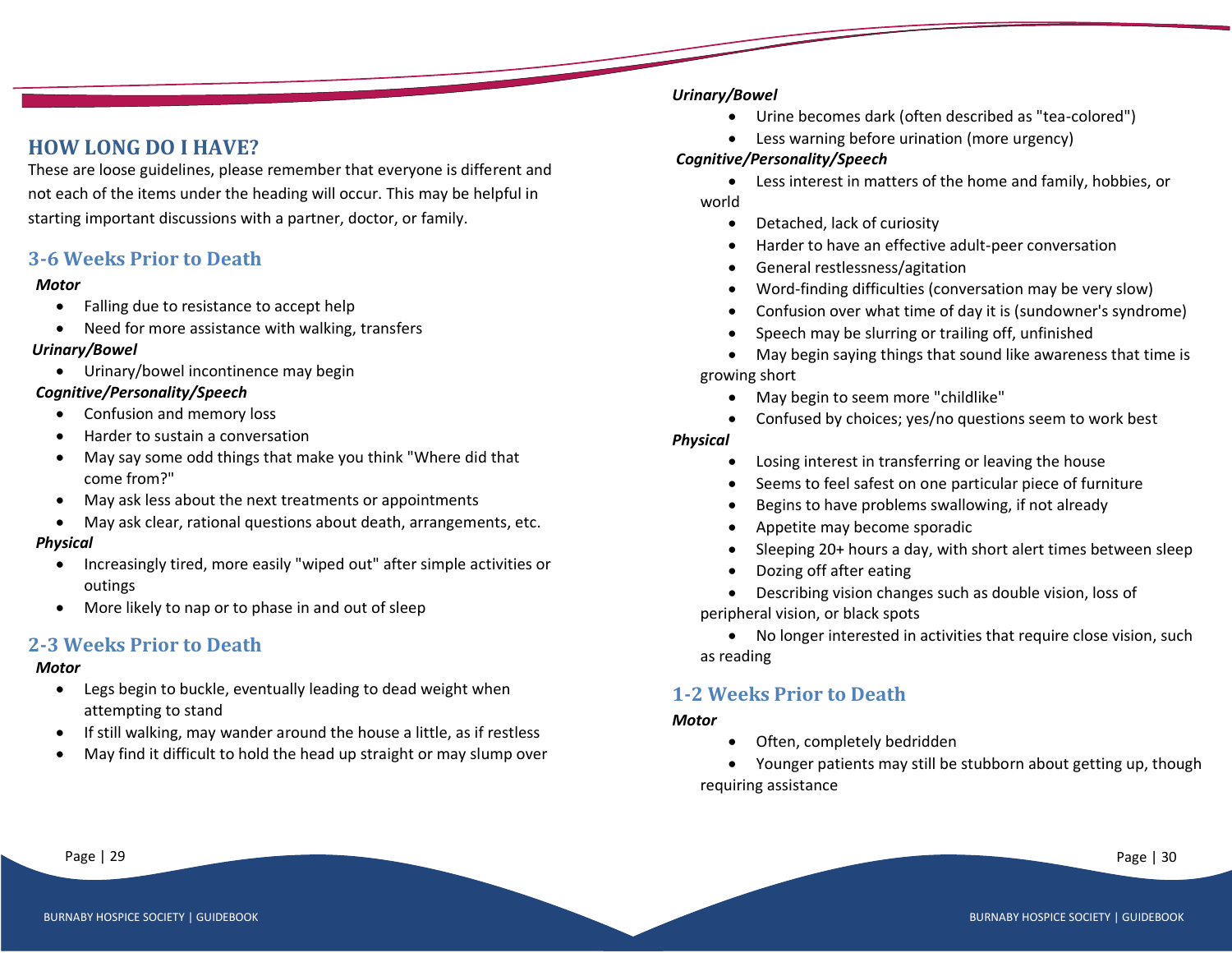• May hold on to the bedrail or to a caregiver's hand, hair, or clothing very tightly

## *Urinary/Bowel*

- Usually incontinent by now
- May continue to express urinary urgency, without producing anything

## *Cognitive/Personality/Speech*

- May find loud or multiple sounds irritating
- After waking, seems confused for several minutes
- Staring across the room, up toward the ceiling, or "through" you
- May look at TV but seem not to be watching it
- May make mention of "getting ready" or "having to go," without knowing where
- May refer to travel, packing, or gathering clothes
- May talk about tying up loose ends (specific to the individual)
- May mention seeing visions in the room (I've heard everything from horses to angels to deceased mothers-in-law)
- Communication seems to take more effort and makes the patient winded or tired
- Doesn't initiate conversation as much, though still giving brief responses to questions
- Agitation may build
- Likes to keep the primary caregiver in sight and may panic when he or she is not in the room
- May seem especially irritable with large groups of visitors or young children (probably because understanding conversations requires more work)

## *Physical*

- Sleeping "almost all the time"
- Harder to rouse from sleep
- Brief, scattered periods of alertness
- Increased difficulty swallowing pills or liquids
- Increased vision deficits

- Eyes may look glassy, milky, cloudy, like "elderly eyes" or "fish eyes"
- May have a distended abdomen
- Vital signs are likely to still be good
- May begin to have need for pain management

## **5-7 Days Prior to Death**

## *Motor*

- May restlessly move the legs, as though uncomfortable
- Most patients would no longer be leaving the bed by this stage
- May reach up or out with the arms
- May pick at the bed linens as if covered with small objects

## *Urinary/Bowel*

- As liquid intake decreases, output also decreases
- The bowel becomes quite sluggish and there may be few/no bowel movements

## *Cognitive/Personality/Speech*

- Minimally responding to caregiver's questions
- May begin sentences but not be able to finish them
- May say things that are impossible to make out or things that don't make sense
- May chant something
- May continue to seem restless and fidgety, as if late for something
- May be irritated by strong sounds or odors

## *Physical*

- May be taking only minimal amounts of food (a spoonful or two, here and there); some, however, continue to eat well until about 48 hours before death
- Decreasing intake of fluids
- Administration of meds becomes harder or impossible
- Dosing of meds becoming sporadic due to sleep schedule
- May find it hard to clear the throat as mucus increases
- The voice may lower and deepen
- Vital signs often still good
- Nearly always sleeping or resting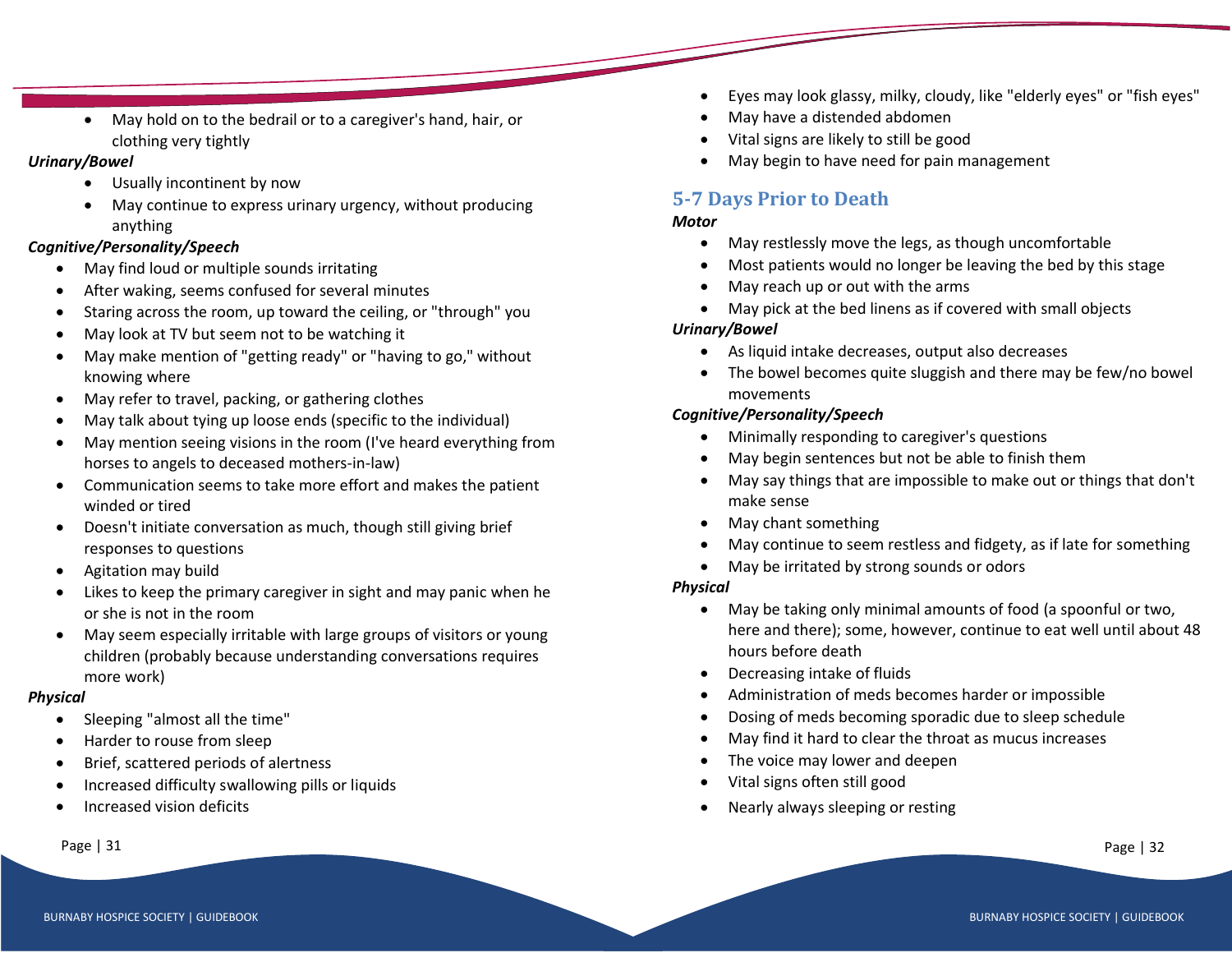- May be uncomfortable being moved during clothing or linen changes
- Dramatic withering of the legs due to inactivity (skin and bones)
- May have a low-grade fever

## **2-5 Days Prior to Death**

#### *Motor*

- Motor movements (e.g, waving or hugging) likely appear weak
- Unable to help caregiver by leaning or moving during linen changes

## *Urinary/Bowel*

- Bowel activity likely will have stopped
- Urine output will lessen considerably
- Urine color usually lightens

## *Cognitive/Personality/Speech*

- Very little interaction, often no initiation
- Speech may be quite slurred and hard to understand
- May sit in the room with others and say nothing for hours
- Could be described as "neither here nor there"
- Restlessness and agitation give way to calm

## *Physical*

- Hands and feet may become cool
- Forehead and cheeks may be warm or hot
- Thighs and abdomen may be warm or hot
- Hard to keep the eyelids open, even when awake
- May spend a couple of days with the eyes closed, even though still slightly responsive
- Minimal interest in food
- May turn or clench lips to indicate refusal of food or pills
- May seem unaware of how to use a straw
- May have had last decent fluid intake
- May bring mucus up into the mouth with a productive cough
- Some drugs may be given only by suppository or dropper now
- Vital signs often still normal, but some report cardiac changes (e.g, racing heart)

Page | 33

## **Final 8-48 Hours**

- Very difficult to rouse from sleep or elicit a response from
- May have no response or only nonverbal communication (e.g, winks, waves, or nods)
- May seem relaxed and comfortable
- Usually very minimal or no urine output
- Reaches a point of unresponsive sleep (coma), which can last from 1 hour to most of the day
- No longer any involuntary movement during sleep (no fidgets or eye movements)
- Mouth may slacken and eyes may remain partially open during sleep, as voluntary muscle control is lost
- Vital signs may be OK until just hours before death
- Blood pressure may drop significantly
- Heart rate may be twice-normal (120-180 beats per minute)

## **Just Hours**

- No response whatsoever
- No movement
- Breathing changes (of any kind at all) sometimes faster, sometimes slower; sometimes harder, sometimes more faint; sometimes louder, sometimes inaudible
- Mucousy breathing (the "death rattle"; harmless echo of air over mucus)
- Respiration may slow so much that loved ones believe the last breath was taken, but a few more reflex breaths may follow
- May open eyes as they pass on
- May appear very relaxed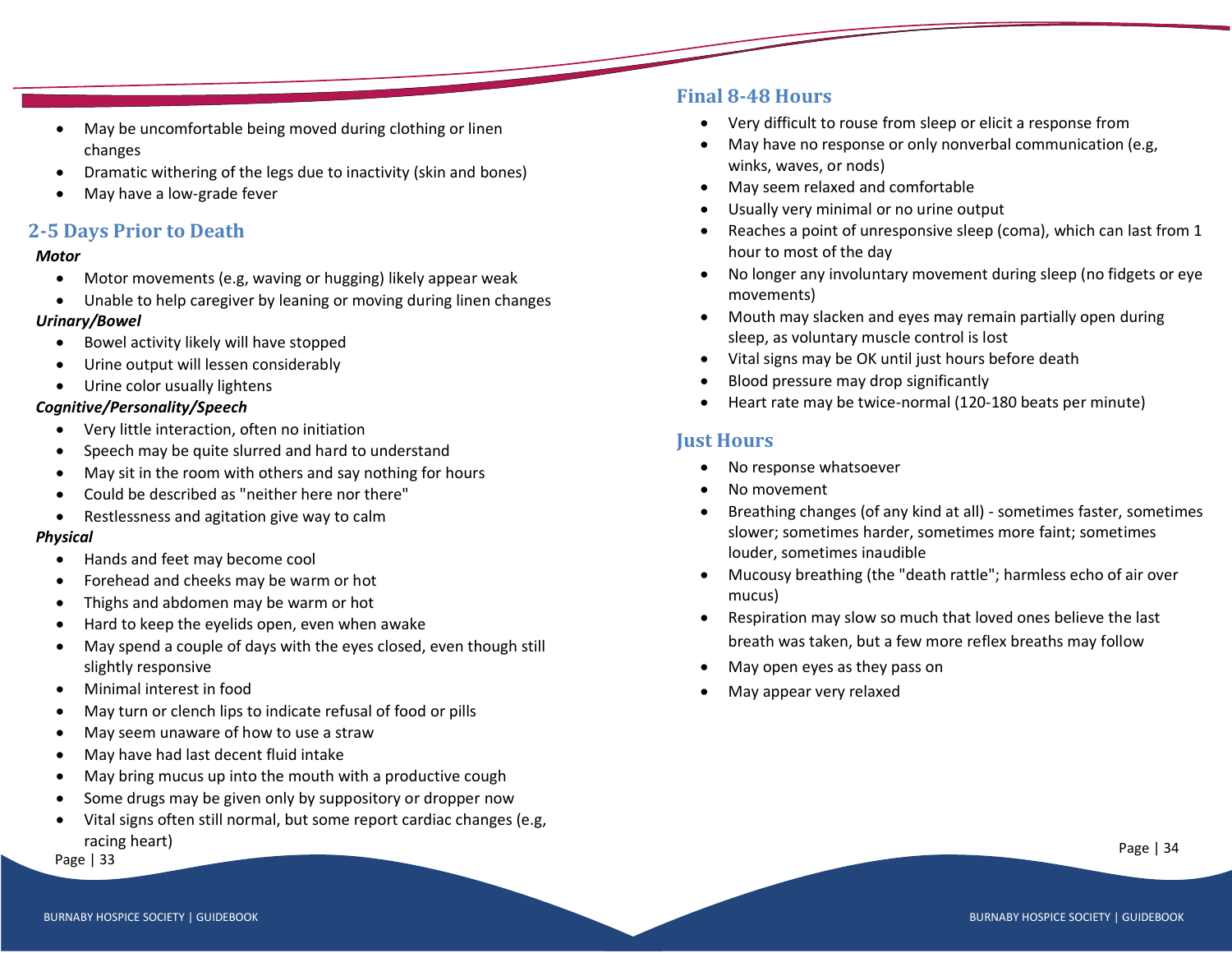## **Shortly Afterward**

ׇ֚֚֬֓֕֓֡֬֓֓֡֬֓֓֡֬֓֓֡֬֓֓֓֡֬֓֓֓֡֬֓֓֡֬֓֓֡֬֓֓֡֬

Many have commented that the face looks younger, the forehead looks free from wrinkles and cares, and steroid bloating, if any, begins to disappear.

*Source: http://www.brainhospice.com/SymptomTimeline.html*

## **Psychosocial Care at Time of Death**

#### **The Family**

#### **1. Responses**

The family may have varying needs at this time. For example, they may wish to stay close to the person who died and have private time with them. Time to say goodbye may include prayers or rituals, preparation of the body, reminiscing and spending family time. It is common for family to repeatedly check the body and review the time of death. Sometimes family will not want to be in the presence of the body but will still want time for these same closure activities.

#### **2. What Helps**

It is helpful to provide opportunities for family to acknowledge their particular needs at this time. As mentioned above, these may include time with the deceased, preparing the body, rituals, prayers, and saying goodbye. Opportunities for family to come together and support one another in a comfortable way will be appreciated. Privacy, respect, unlimited time, and easy access to the deceased are aspects that need to be considered.

This is a time to review information about the steps to be taken information about the steps to be taken in

experiencing. It will be helpful to let family know how to access bereavement services. Both grief handouts and discussion are helpful

## **THE DYING PROCESS ~ FINAL HOURS**

The physical and mental changes that you will be seeing may seem frightening and distressing. Each person's death is different. Changes may occur quickly or slowly, may appear and then disappear only to reappear again. People die when they are ready. In general, people die as they have lived. If a person is cheerful and copes well, then they will probably approach the end of life in the same way.

Usually within the last 3-6 days of someone's life, the person is less hungry and their body can no longer process food. The person will eat very little, or have a total lack of interest in food. The body is shutting down and no longer requires nutrition. Fluid intake continues, but usually not to the point of death. The person becomes unable to swallow and mouth care is needed at this point. Due to the lack of fluid intake, urine output decreases and becomes more concentrated. Bloating, water retention and swelling can also occur.

Changes in strength and awareness are other signs of death. The person may drop things or experience twitching and jerking of their hands and legs. The jerking and twitching will be most noticeable to caregivers and family, more so than to the person who is dying. Weakness increases. The person may shift in their experience of reality. They may talk to someone who is not present, or relate that they have seen someone who is dead. They may talk of a bright light. They may appear unaware of who is with them. The person can also appear confused, repeating sentences that do not seem to make sense. Some people become restless, pull at their bed linens and/or try to get up. This is known as 'pre-death restlessness'. The person will start sleeping longer and sometimes have trouble waking or responding. The person may have a fixed stare and can become non-verbal.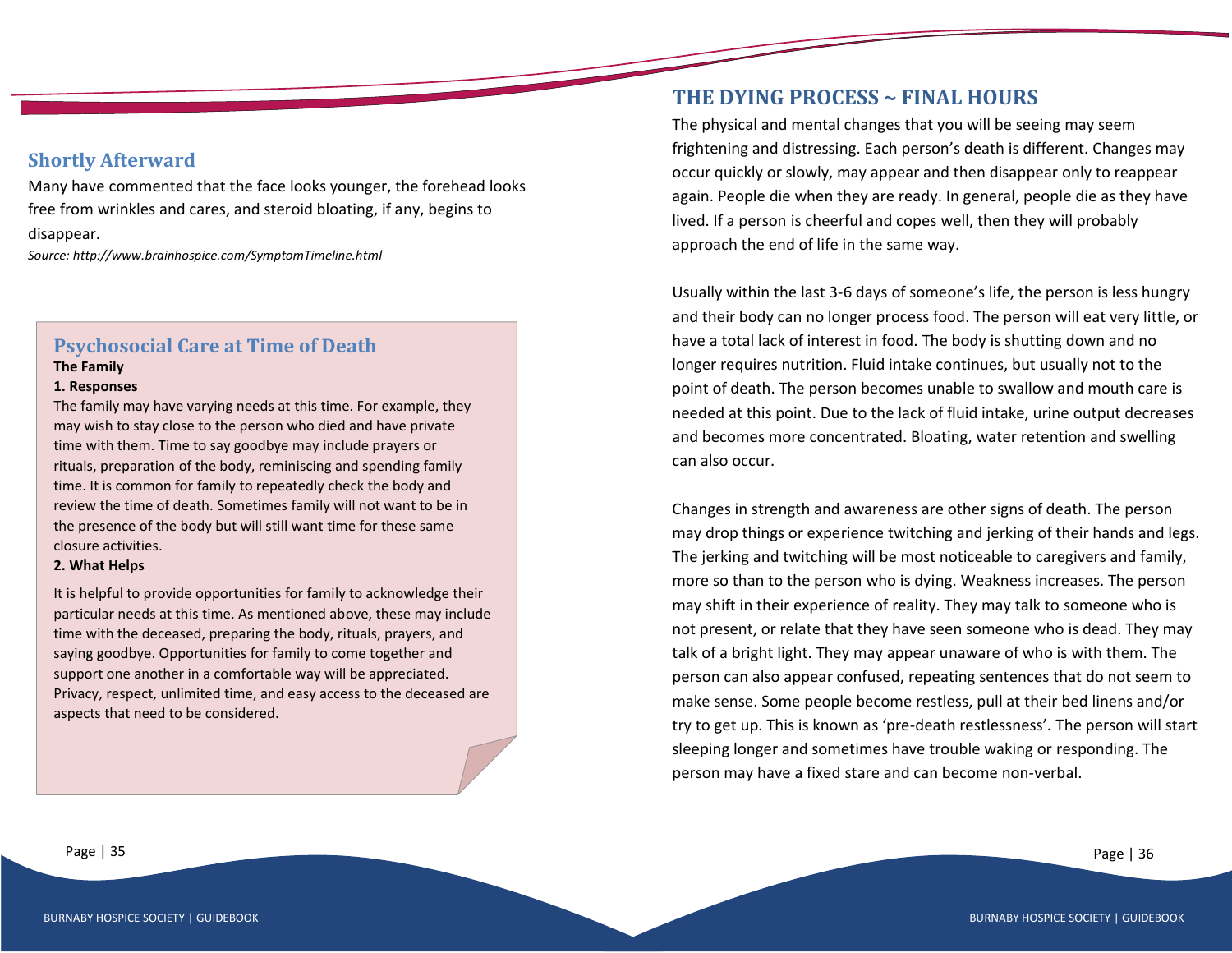All senses start to fail and hearing is the last to go. Always assume the dying person is alert and can hear everything you say.

The dying person's circulation will slow and the body temperature will drop. The skin may become cool and clammy. Most people die by slipping into a coma before the moment of death. Active dying can take hours or days. Even when many of the signs are present, it is not always possible to predict when death will occur. These ups and downs can be emotionally and physically draining on the family and caregivers.

## **Summary of signs of death**

- 1. Sleeps longer, sometimes difficulty waking. Eventually slips into coma
- 2. Reduced intake of fluid and food
- 3. Appears confused, does not recognize familiar people or surroundings
- 4. Weakness becomes profound, difficulty responding verbally, difficulty swallowing or forgetting to swallow
- 5. May have a fixed stare
- 6. Breathing becomes irregular and shallow
- 7. Periods when breathing stops and starts
- 8. Breathing is moist, may develop a rattle, may gasp for air. This noise is often troubling to family and friends, less so to the dying person.
- 9. Pulse becomes irregular, weak, then absent
- 10. Hands and feet become cool
- 11. Skin color may be pale, bluish or mottled
- 12. Urine output will decrease or even be absent for 24-48 hours
- 13. May lose bladder control
- 14. Bowel movements may be absent, or uncontrolled oozing of soft or liquid stool

*Source: Prince George Hospice Society*

## **THE FEARS OF DYING**

There is an old 15th century folk saying that says: "To cure sometimes, to relieve often, to comfort always." Knowing the fears we experience as we are dying may be very helpful while providing comfort.

## 1. *Fear of the process*

Will death be painful? Will it be frightening? What will happen to my body? Body image creates fear, especially if the person has cancer and has experienced severe weight loss. The good news is that pain can be relieved, and death is not frightening, but peaceful.

## 2. *Loss of control*

As well as fear of loss of control of body functions, there is a loss of control over life and everyday events. If hospitalization becomes necessary, it should be in an environment which exists for the convenience of the patient and family, not the hospital.

## 3. *Fear for loved ones*

They are concerned about what will happen to the loved ones who will survive them: Will there be enough money? How will they cope?

## 4. *Fear of the aloneness of dying*

People sense the isolation imposed on them by friends and staff. This is where it becomes important to stay, even though as death approaches, the person may not respond. Hearing and touch are the last two sensations we lose. A loved one's presence can alleviate the aloneness until the moment of death, which we must all face alone.

## 5. *Reflected fear*

In his book How Could I Not Be Among You, Ted Rosenthal said, "I never knew what fear was until I saw it in the eyes of the people taking care of me." People read how we are reacting to their illness more clearly than we think. It is important to be free to share our grief and how we feel.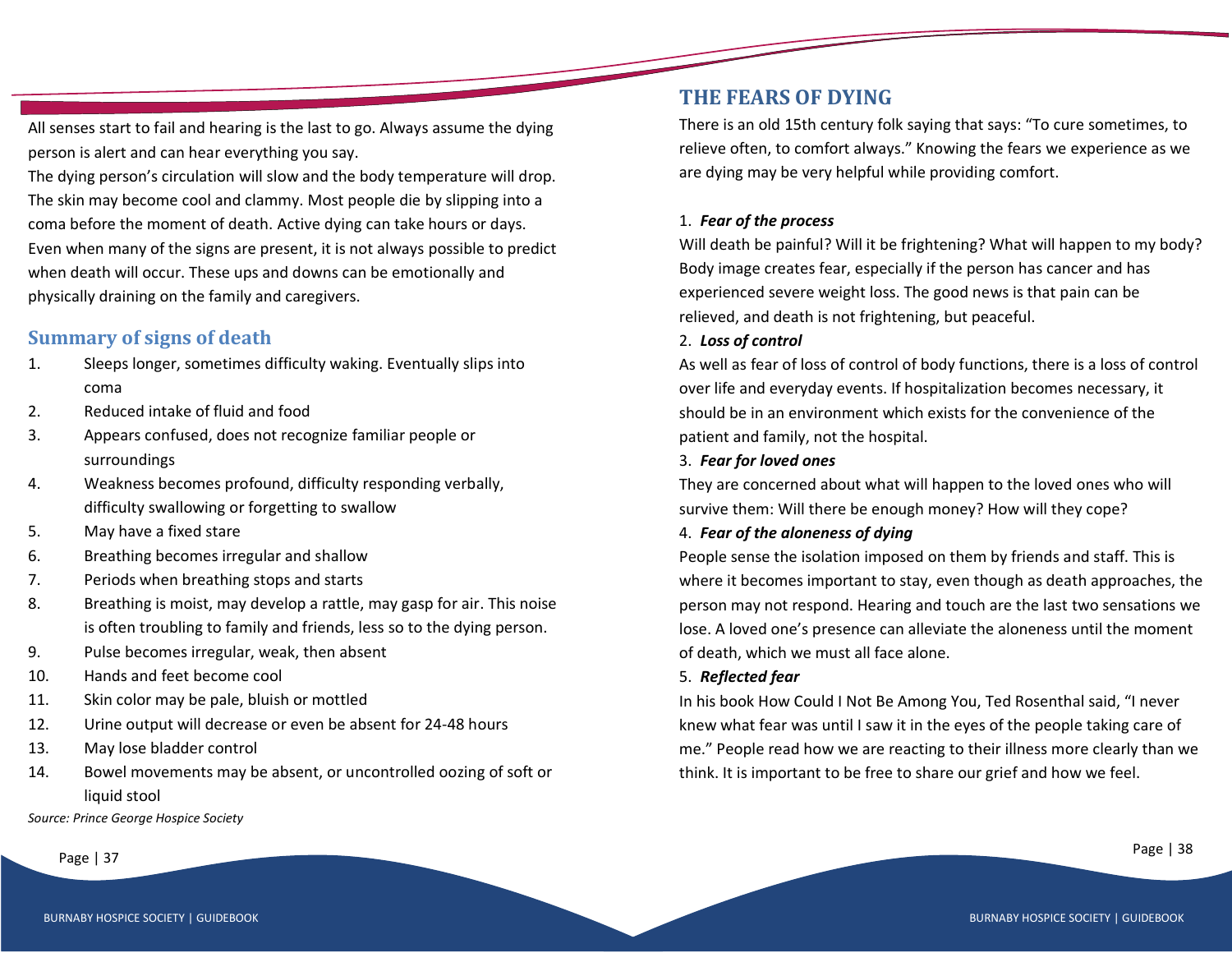#### 6. *Fear that life will have been meaningless*

This is a time when we look back over our life to find meaning: Is my world better because I was here? If a person feels life has been meaningless and begins to question the reason for their creation, the process can be devastating. Now is the time to help patients identify positive aspects of their lives.

#### 7. *Fear of the unknown*

It is here that our faith system comes into play. Is there life after death? What kind? There is hope: first for a cure, then for extension of life, then for more immediate hopes, such as living to see the flowers in the spring, a grandchild born, or a holiday celebrated.

*Adapted from material by Tom Leicht, M.D., in the "Caring Concepts" newsletter Dr. Tom Leicht is in private practice in Los Angeles where he also serves as a hospice consultant.*

#### **Cultural Beliefs About Death**

Death is not something we talk about readily or easily Some of the societal Influences are…

**Media**: Death is dramatized. There is a sensational style of reporting which constantly seeks to find the most "interesting" details.

**Consumerism**: Our advertising promises us that we will live forever if we use the right face cream, jog, take vitamins, and colour our hair.

**Mobility and Impersonality of Society**. Families are mobile and thus, children may not know their older relatives and we may not know our neighbours. Because of this, if people die, we are not involved.

**Specialists:** We have experts who can help us in all areas. Counsellors, therapists, and other strangers have taken over the jobs we used to do to help each other in life crises. We even have palliative specialists who will help us die expertly.

**Social Pressures:** Our society is fast-paced. We have been conditioned to be and look 'normal', hide our true feelings, be strong, and carry on and encouraged to get on with it.

## **AFTER THE DEATH OF A LOVED ONE – WHAT DO I DO?**

When a loved one dies, you may be too tired or upset to cope with the situation alone. What can you do?

- ❖ Take time to say goodbye at the bedside or as appropriate
- ❖ Determine who needs to know about what has happened
- ❖ Contact your support network for guidance and support
- ❖ Ask for professional assistance

Contact a funeral home – a physician will sign the Medical Certificate of Death and the Funeral Home will then arrange for pick up of the body.

If the death happened at the hospital, collect personal items and see to the release of valuables at the verification office and/or cashier's office.

Arranging a Funeral – the cost and services may vary among funeral homes. Feel free to contact several before making your decision. The job of the funeral director is to help you with the official paperwork and arrange the services according to your wishes.

#### **www.canadianfunerals.com**

Financial Issues regarding funeral costs, burial and cremation – some people have special insurance, or funds set aside; sometimes a lodge or association will provide financial help. Veterans with limited finances may qualify for help 604-572-3242. If there are no resources for funeral expenses through either the individual's estate or family, or other source, the Ministry of Human Resources may help with these costs, 604-660-2421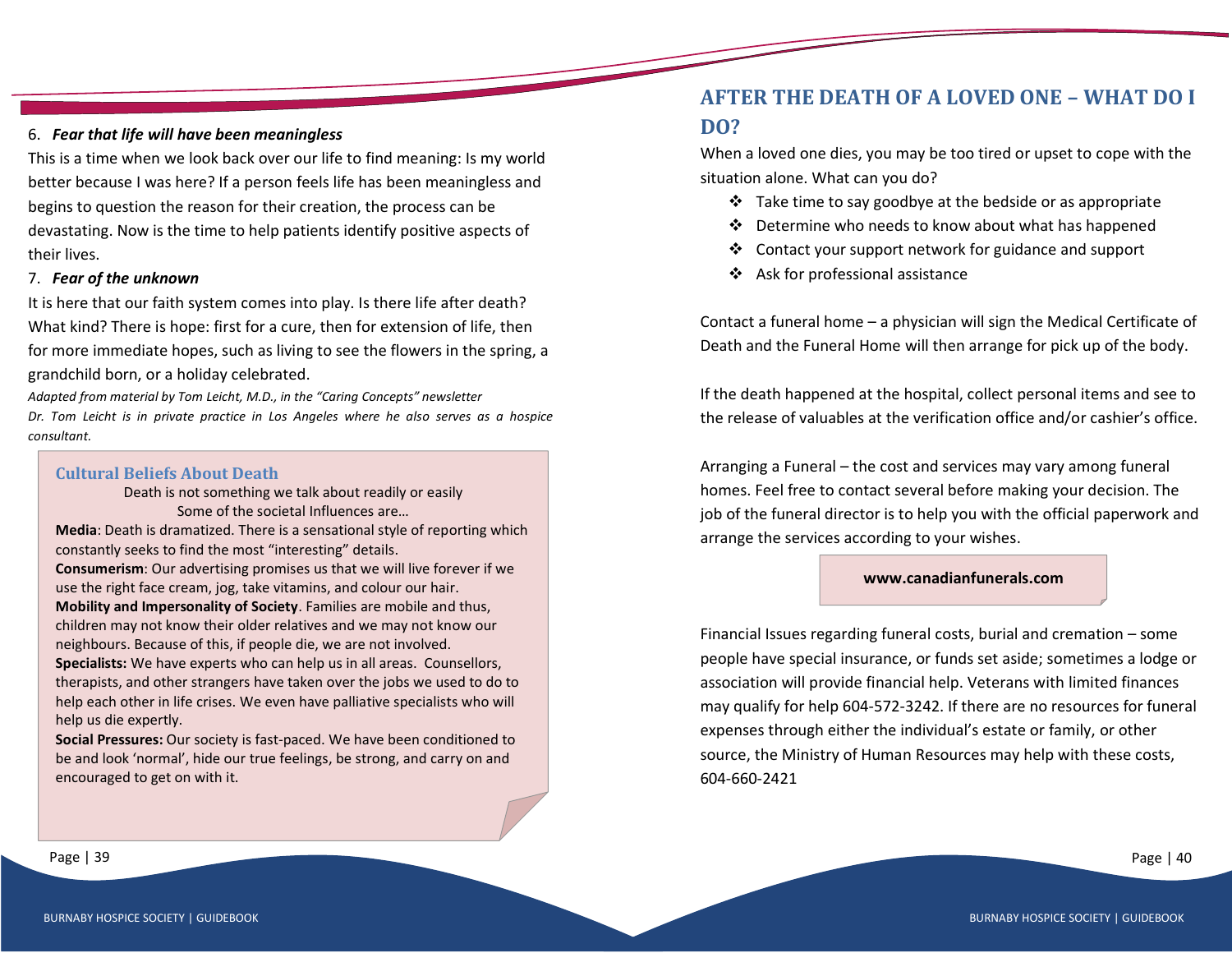## **NORMAL GRIEF BUT You're Absolutely Normal…**

Grief is a normal reaction to loss and it shows up in ways you might not expect:

*Irritable, short tempered, angry*… at the doctors or nurses for not doing enough; at yourself; anger at being left alone; anger at having to take on new roles or responsibilities.

Release anger through tears, ripping up paper, punching a pillow, exercise, talking to someone who understands. Give yourself time to learn new roles and take things on one at a time to avoid feeling overwhelmed.

*Difficulty making decisions, forgetful, can't concentrate…* find yourself unable to concentrate on written material or unable to remember what you just read.

Write yourself reminders, post them somewhere visible. Keep your calendar, glasses, keys and bills all in special places so you can find them easily. Try not to make any major decisions for the first year.

*Difficulty eating, sleep disturbances, physical symptoms*… a change in appetite, upset stomach, sleeping too much or not enough, headaches, weakness, lethargy, more aches and pains

Eat small meals or at least one good meal a day, even if you are not hungry. Try not to nap during the day. Avoid caffeine and alcohol and add exercise to your daily routine.

*Crying spells and extreme emotions*… crying for no apparent reason, being crabby, panicking over little things, feeling guilty about things you have or have not done, feeling unbearably lonely and depressed

Page | 41

Allow yourself to cry; it releases tension and toxins in the body. Recognize the feelings, express and work on them; speak with someone you trust or in a group.

*Restlessness*… cannot keep still, considering selling everything and moving.

Exercise, keep contact with the friends and family you feel comfortable with, write down things you enjoy or enjoyed doing and try doing one of them when you are restless.

*Social awkwardness*… feeling that friends should call more or call less; leave you alone or invite you along more often; not wanted to attend social functions you usually enjoy.

Notice your expectations of others and of yourself; be clear in your communication with yourself and with others about what you are able to do and what you wish to do.

*Need to remember and retell about your loved one*… finding yourself obsessed with thoughts of your loved one.

Keep a diary or a journal; find a trusted friend to talk to; join a group.

Identify what you need during this time and do what seems to help. Give yourself permission to change your routine, places you go, even your furniture arrangement if it helps. Above all, be kind to yourself and take care of yourself. It is not selfish to turn your energy inward and help yourself. *Source: Anonymous. Adapted and revised by Susan Hogman, MSW, RSW.*

#### **Books on Grief for Widows:**

"The Year of Magical Thinking" by Joan Didion "Widow to Widow: Thoughtful, practical ideas for rebuilding your life" by Genevieve Davis Ginsburg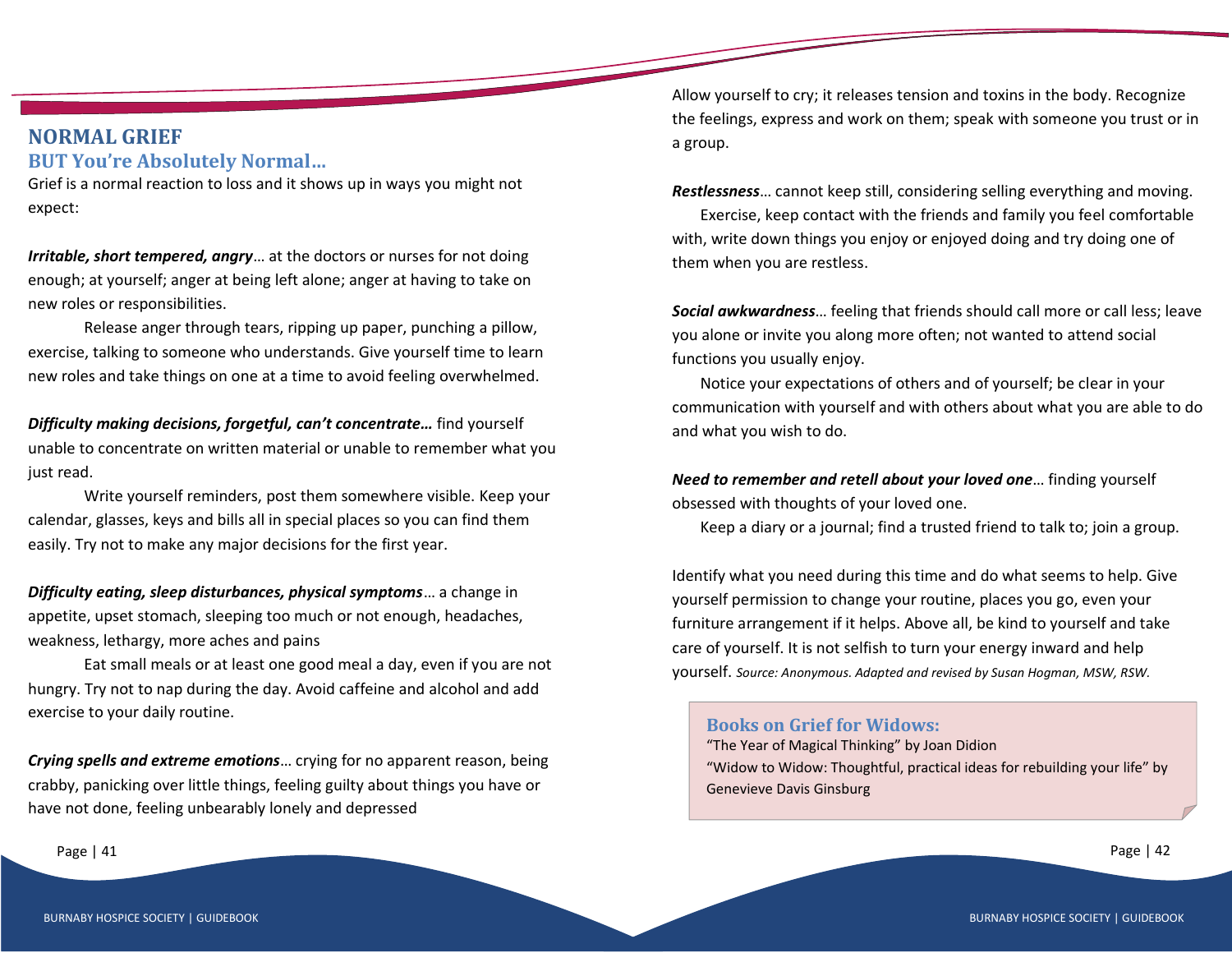## **AFTER THE FIRST YEAR… THEN WHAT?**

Grief is different for everyone; like fingerprints and snowflakes, no two are alike. The first year of bereavement brings with it variety of reactions, sensations and challenges. As the anniversary of the death approaches, you may have expectations of yourself and how far you have come in your healing. On average, it takes an individual 2-5 years to grieve a loss, so be realistic in your expectations for yourself.

#### **Emotions:**

Feelings of anger and guilt may still be present; be gentle with yourself, recognize and work on them.

Feeling of depression may enter for the first time or re-enter; this is part of the grief process and will get better with assistance.

"Time will heal" is a common saying. Time does soften the hurt, but it is what you do with the time that makes the difference. Identify what helps: journaling, exercise, deep breathing, etc. for releasing emotional energy.

From time to time you may still experience from time to time waves of strong emotions that come and go. Allow yourself the time and space to feel the feelings, express them and work on the ones that hinder your wellbeing. Remember that these "grief bursts" are natural parts of this process.

#### **Body:**

Focus on getting sufficient quality sleep. Avoid caffeine and alcohol and ensure that you are physically active. Exercise helps alleviate mood and reduce symptoms of stress and anxiety.

Variety of physical symptoms may appear (e.g. chest pains). Have regular check-ups.

Page | 43 Page | 44 Page | 44 Page | 44 Page | 44 Page | 44 Page | 44 Page | 44 Page | 44 Page | 44 Page | 44

- Take relaxation pauses throughout the day. Often we do not stop until something happens that makes us stop. Be proactive.
- Work on maintaining a balance in your life: ensure that the amount of energy coming in that nourishes you is not less than the energy you put out towards addressing your responsibilities.

## **Thoughts:**

Expect upsurges of memories around anniversaries and significant dates. Expect your grief to be triggered more around these times.

Asking "why" is important, yet it is important to acknowledge that you may never know why.

#### **Social:**

Don't expect too much from your family; they too are grieving.

You may hear people suggest that you should be in a different place in your grief by now; you may even feel abandoned by some friends and even family. Talk to someone who understands.

The new roles you have taken on and visiting places that remind you of the person who has died may lead you to feel alone; when you are ready, find new friends or reconnect with old ones, find worthwhile projects or work.

## **What gets in the way of healthy grieving?**

Getting stuck in one phase or feeling. Not wanting to appear weak. Believing in the myth that you should be able to just get over it. Societal attitudes. Well meaning others who say unhelpful things. Not letting yourself cry. Not acknowledging certain thoughts or feelings. Not allowing yourself to go through the process. Trying to be tough or strong for others and thereby denying your own needs. Drug and alcohol misuse. Unresolved past grief.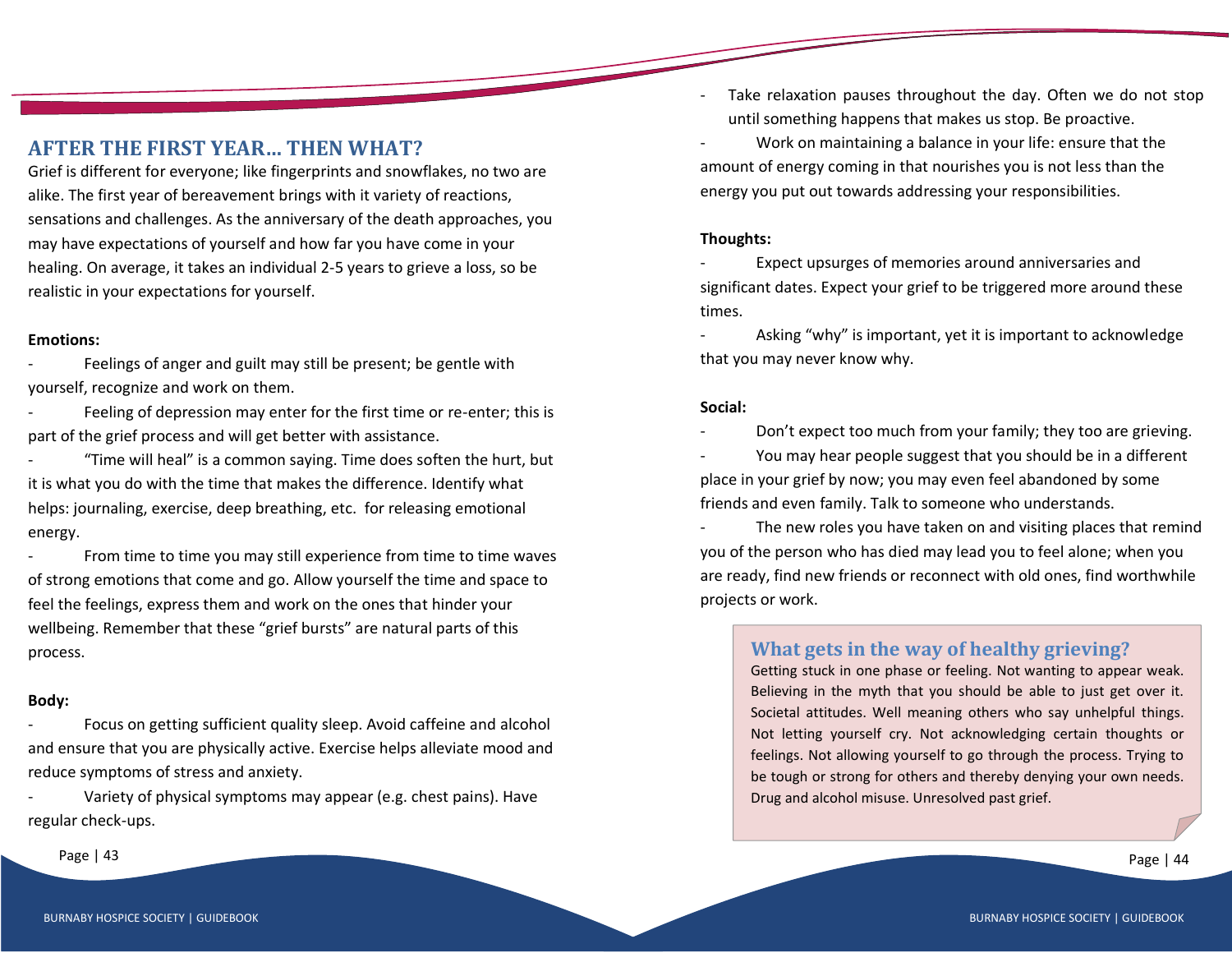## **SUGGESTIONS FOR HEALING**

1. Explore what the loss means to you and how it impacts your life. How the loss affects your image of yourself, your relationships with others, your finances, roles, status, your dreams and goals, your image of the past, present or future, and your values and beliefs.

2. Surround yourself with people who care about you and share with them your needs. Speak to your friends and family about the type of recognition and support that you need when you are grieving. Ask them about their needs.

3. Acknowledging and naming our losses gives the pain an outlet.

4. Become aware of any restrictive or negative self-talk; decide which beliefs are "keepers" and which need to be changed. Identify the self-talk you would like to change, and what you would like to use instead.

5. How have your spiritual needs and practices changed during times of grief? What spiritual practices have been particularly comforting for you?

6. Everyone grieves their own way. Who are the people in your life who can listen without giving "unsolicited" advice? What have people said that has helped or hindered you in your grief?

7. Knowing that others have experienced and moved through many of the emotions, symptoms and issues we are currently overwhelmed with, can give us more trust and hope in our ability to heal. Consider joining a grief support group or connecting with others who have been bereaved.

8. Have children offered you support in times of loss? Have you allowed them to help? Be open to the kind of support that comes from unexpected places.

9. What was the first experience of loss in your life? How old were you? How did the adults involved grieve? Were you allowed to grieve? What support did you receive? Were you allowed to help? How did that first experience influence your beliefs and grieving process now?

10. What physical, emotional, mental and spiritual symptoms of grief are you experiencing? How can you work with the symptoms, rather than fight them, to help your grieving process?

11. A memory book, box or journal honours the person or experience we are grieving; it provides an external, structured remembering, so that we don't need to worry about forgetting, and it may provide a catharsis as pain is released into the safe container we are creating for it.

12. Consciously choose a symbol for comfort, hope, peace or whatever else you need in your grieving.

13. List some of your comfort objects. How do they help you? Do you need to add objects, change, or be more creative with the ones you have in order to meet your current comfort needs?

14. What ancestors or other person no longer living has been a source of inspiration to you? How could what you know about them help you today? You may want to see them in your mind's eye and ask for their support and guidance in working through your loss. *Source: Adapted from Found Through Loss (2003) by Nancy Reeves*

#### **Useful Websites**

**BC Hospice Palliative Care Association** - www.hospicebc.org **Canadian Hospice Palliative Care Association** - www.chpca.net **Hospice Net (USA**) - www.hospicenet.org **National Hospice Palliative Care Organization (USA)** www.nhpco.org **International Association for Hospice & Palliative Care** www.hospicecare.com **"Virtual Hospice." Interactive network** - www.virtualhospice.ca

**Griefworks BC. Support for children, teens and adults** www.griefworksbc.com

Page | 45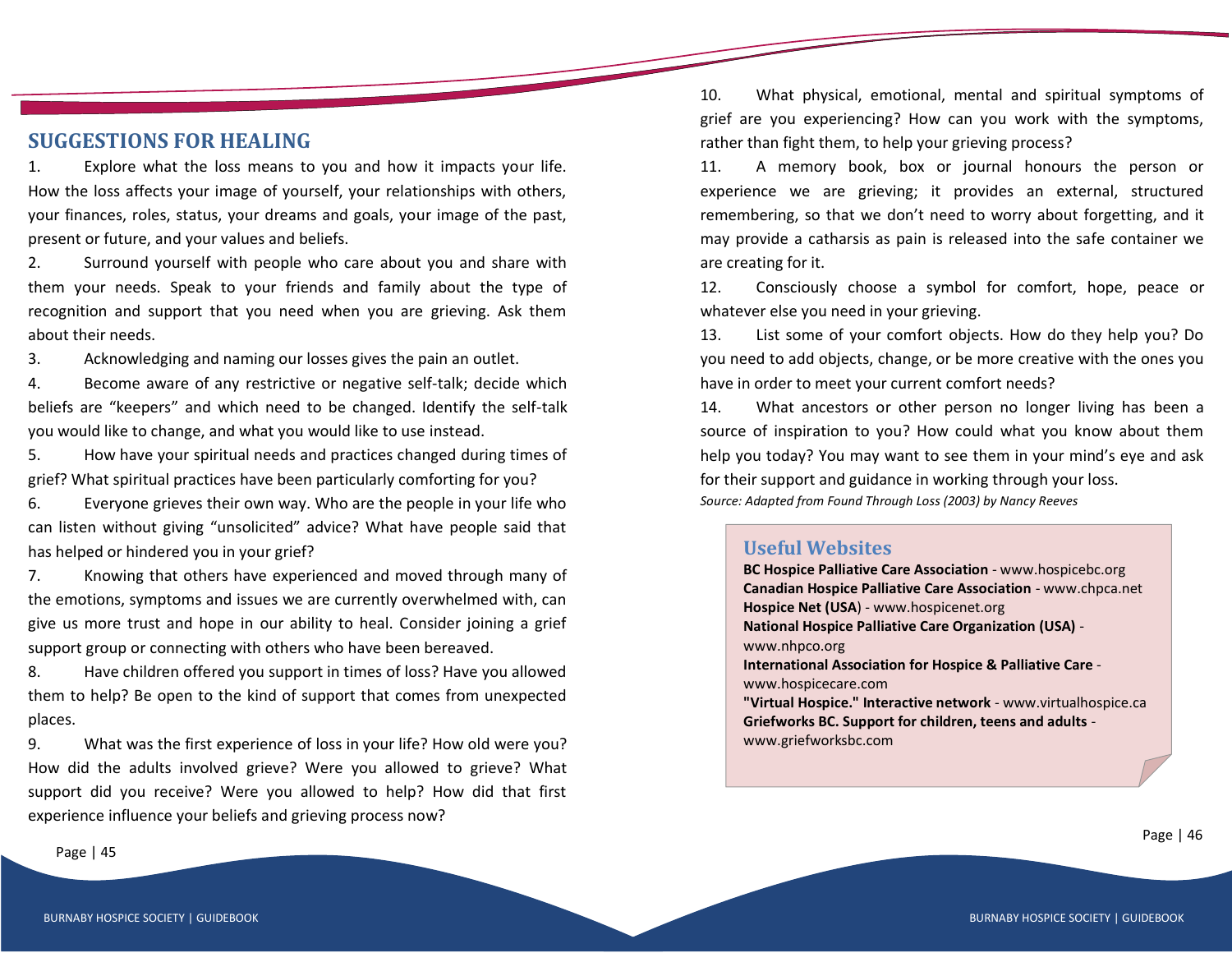## **SUGGESTIONS FOR DEALING WITH OVERWHELMING EMOTIONS**

*Acknowledge the feeling*: What is it that you feel? Why now? Where do you feel it in your body?

*Express the feeling*: Become consciously aware of what you are feeling and then let the energy out by doing something. Let out anger by hitting a pillow, screaming, going for a run, throwing a ball against a wall. Let out sadness by crying, listening to sad songs, writing down what pains you. Manage anxiety by challenging what you fear, taking slow deep breaths and telling yourself you are going to be okay. Emotions are energy and you need to do something to release that energy.

*Avoid "shoulda/woulda/coulda" thinking*: Instead, accept that you did the best that you could, given your knowledge, resources and skills at the time.

#### *Reframe negative or discouraging thoughts to help manage feelings of*

*anxiety*: A loss can shake your confidence. When faced with present challenges, remember past successes when faced with present challenges to help boost your confidence in yourself. Focus on the things that you do have control over, like your perception and attitude, and let go of the things that you cannot control, as this just fuels feelings of helplessness and anxiety.

*Engage in activities that are aimed at calming and soothing you*: Consider yoga or meditation, practice deep breathing, take a hot bath or a long walk.

*Talk about it*: Identify who the good listeners are in your life and talk to them about what you are feeling. Sometimes just talking about it is enough to release the emotion's energy and it can help you gain new perspective and awareness.

Page | 47

If you are not comfortable talking to someone, write your thoughts and feelings down in a journal, as this will also help to release the energy.

Like a wave, emotions can arise quickly and completely overtake us. Remember to keep breathing, long and slow breaths, and the intensity of the emotion will lessen over time.

## **MASLOW'S HIERARCHY**

#### **The hierarchical effect**

A key aspect of the model is the hierarchical nature of the needs. The lower the needs in the hierarchy, the more fundamental they are and the more a person will tend to abandon the higher needs in order to pay attention to sufficiently meeting the lower needs. For example, when we are ill, we care little for what others think about us: all we want is to get better.

#### **The five needs**

- Physiological needs are to do with the maintenance of the human body. If we are unwell, then little else matters until we recover.
- Safety needs are about putting a roof over our heads and keeping us from harm. If we are rich, strong and powerful, or have good friends, we can make ourselves safe.
- Belonging needs introduce our tribal nature. If we are helpful and kind to others they will want us as friends.
- Esteem needs are for a higher position within a group. If people respect us, we have greater power.
- Self-actualization needs are to 'become what we are capable of becoming', which would be our greatest achievement.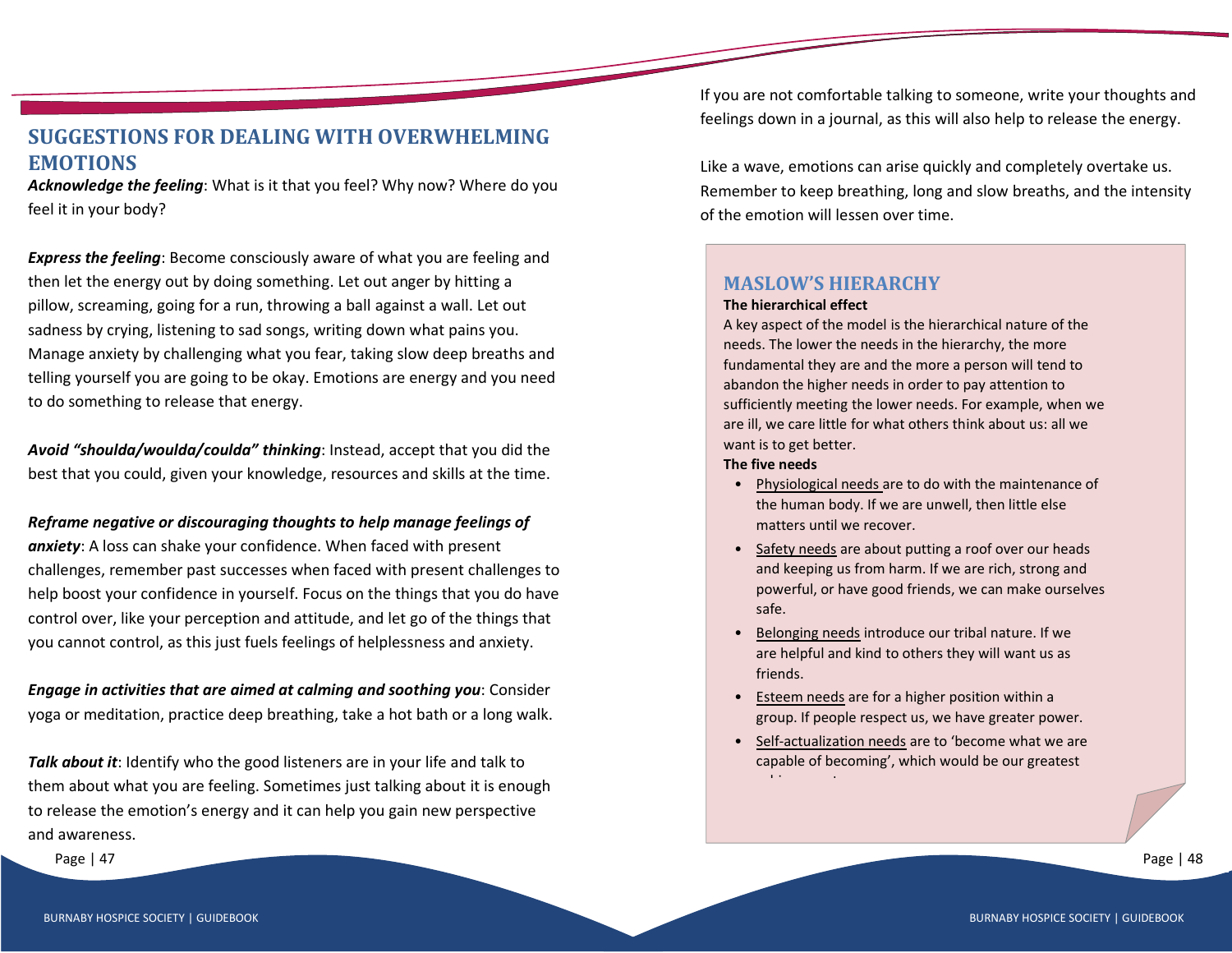## **TIPS ON HOW TO COPE WITH ANXIETY**

1. *Breathe deeply* – When we are stressed, our breathing becomes more shallow, which increases tension in the body. By focusing on breathing slowly and deeply from the belly, the body will naturally start to calm down.

2. *Reframe Discouraging Thoughts* – Pay attention to what you say to yourself. Challenge discouraging thoughts and replace them with statements that are meant to calm, sooth and encourage you. Repeat these statements over and over again when worries start to surface.

3. *Learn to let go of control* - Even the most carefully planned events in life can take unexpected turns. Sometimes the cure for anxiety caused by these things is to simply accept that you cannot control everything and don't have to for things to work out. Instead of focusing on what could go wrong, focus on and accept what you can do to improve the situation, and trust that somehow everything will work out – it just might not be how you planned it!

4. *Be optimistic* - A famous psychologist, Alfred Adler, used to tell people to act "AS IF" they had what they wanted or were able to make everything work out. Even though they were "just pretending" to be confident, they reported later that they actually felt more confident and that events they were fearful of worked out. The lesson here is that attitude and perspective are everything. Everyone faces overwhelming challenges from time to time but not everyone is crippled by their anxiety. If you can focus your energy on being optimistic and solution oriented rather than pessimistic and problem oriented, you will feel better able to cope and manage a stressor.

5. *Focus on something else* – Sometimes when worries get too big you need to redirect your energy to calm yourself down. Focusing on a task that you

can control the outcome of, and engaging in an activity that will release energy, like exercising, can help to reframe your thinking, gain perspective and release tension, which will allow you to calm down. Then you can return to the original issue in a less anxious state of mind.

6. *Let the past go* - If you're feeling bad about things that have already happened, take a moment to realize that there's nothing you can do to change these things now. Take steps to accept that at the time, with the knowledge you had then, you did the best you could and take the energy being used on regret to do something that will be useful to you in the present and future.

## **Grief and Anxiety**

*"No one ever told me that grief felt so much like fear. I am not afraid, but the sensation is like being afraid. The same fluttering in the stomach, the same restlessness…" C.S. Lewis, 1961, after the death of his wife*

Few people are aware that increased anxiety, which can be experienced as panic attacks, specific fears or generalized worry, is very common when acutely grieving.

## **Here are some explanations for increased anxiety/strategies to help you cope:**

- ❖ *Increased Perceived Uncertainty*: Anxiety naturally increases whenever people are faced with the unknown and/or the unfamiliar. In the case of grief, the unknown is this new world without your loved one's physical presence and the unfamiliar are the new challenges of having to manage all the consequential changes and losses.
- ❖ *How to help you cope*: Grief is a time of transition. You need time to adjust to this new world and all the changes in your life. You need time to figure out a new future. Give yourself permission to not have all the answers and sit with "I don't know". Just take it one day at a time.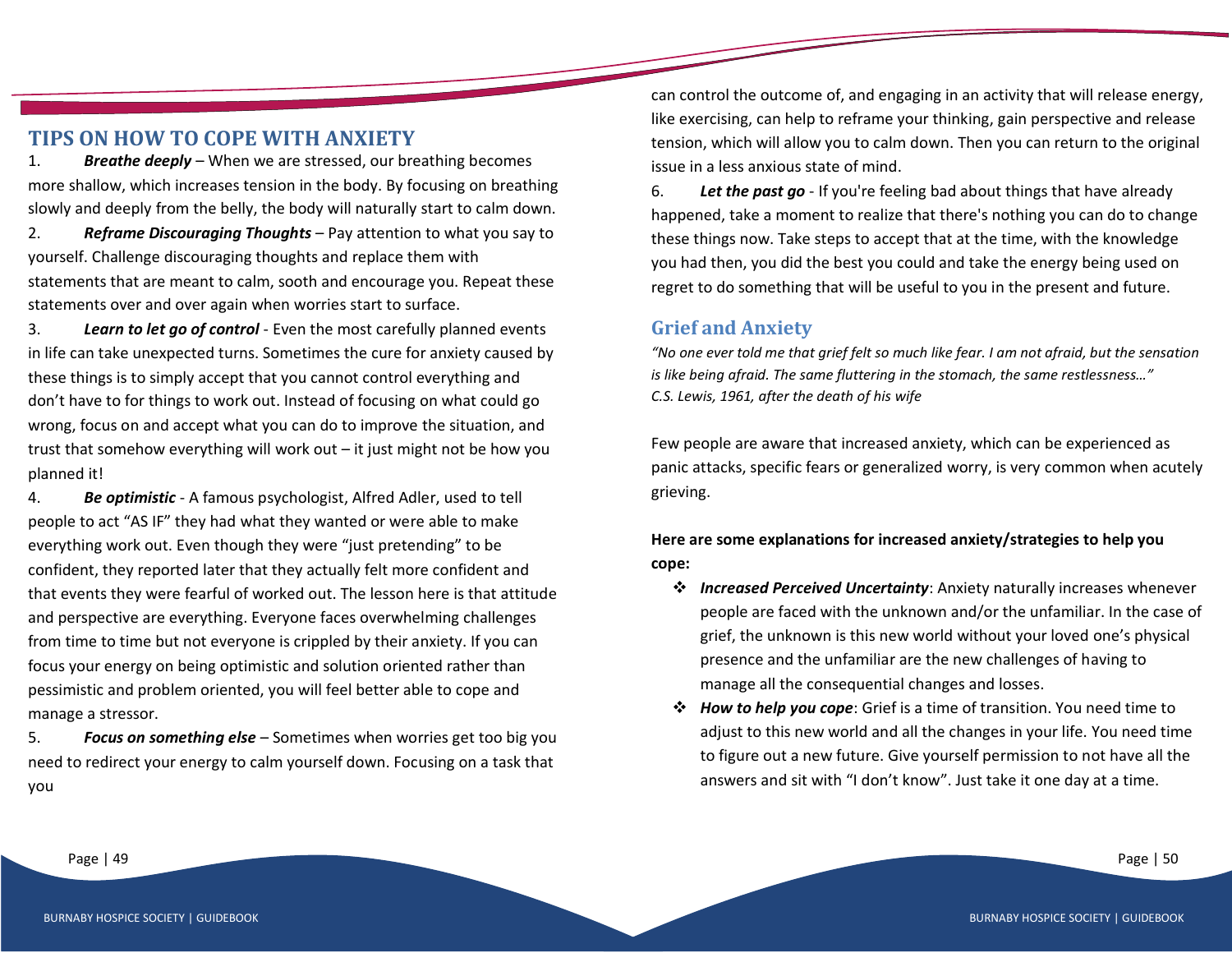- ❖ *Increased Perceived Insecurity*: When loved ones can die, the world can suddenly feel like a scarier place. If you have always prided yourself on being able to take control and influence your world, you may find yourself losing confidence and feeling more helpless and out of control. Insecurity is natural in times of transition. When you are grieving you are transitioning from the security of what was to what is, and all that this entails.
- ❖ *How to help yourself cope:* Be patient with yourself as you take on all the new roles and responsibilities you now have. Do not be afraid to ask for help and adjust your expectations for yourself. Anyone in your shoes would have moments where they feel overwhelmed and uncertain so do not judge yourself harshly.
- ❖ *Intensity of Emotions*: When someone very significant dies, the emotions can be very intense, unexpected, uncontrollable and overall very different then how you have reacted to other losses. Coupled with the unrealistic expectations that most people hold about the grieving process, these reactions can cause you to doubt your sanity and perceived ability to ever recover.
- ❖ *How to help yourself cope*: It is common to worry that you will become stuck in your pain but, like everything else in life, your grief will change with time and work. Find ways to express your emotions and soothe and comfort yourself to help to manage these experiences. Do not be afraid or embarrassed by your emotions; the intensity and rawness will lessen. Tears are healthy.
- ❖ *Managing the Process of Grief*: Grieving is a slow, energy draining and painful process. The unexpected and intense experience of grief does not lend itself to the same logical processes of resolution as do other problems you typically encounter in life. Coping strategies may not be as effective and some emotions may have to be expressed many times

before the energy is released and the mood can shift. All of this can increase feelings of discouragement which heighten anxiety.

- ❖ *How to help yourself cope*: Assistance might be needed to help manage these experiences, to develop new coping strategies and more realistic expectations for your individual grieving process. Seek out information and support if you are concerned about how you are managing.
- ❖ *Lack of Guidance*: When we are feeling lost or confused we seek out guidance. Sometimes friends and family may not give the best advice and we can feel isolated in our grief if our experiences are different from others'. If our expectations are unrealistic, advice does not seem to work, or there is no clear information or direction to help us cope, this can further raise our anxiety.
- ❖ *How to help yourself cope*: Connecting with a bereavement counsellor or a support group can give you a safe place to ask questions, address concerns and receive support and guidance.

*Source: "How to go on living when someone you love dies." by Therese Rando. Information from Chapter Two, "How Grief Affects You".*

## **Tips to Support Grieving**

- $\checkmark$  Sit with nature by the river or in a quiet park breathe in some fresh air
- $\checkmark$  Follow spiritual practices (sweat, church, prayer, song, etc.)
- ✓ Write in a journal
- $\checkmark$  Write a letter to the person who died, then bury it, burn it or put it away
- $\checkmark$  Write a story, poem, song for the person
- ✓ Let yourself have fun Let yourself laugh
- $\checkmark$  Don't judge yourself or your grieving process
- $\checkmark$  Ask for help from friends and supporters
- $\checkmark$  If you get stuck in a stage, or the feelings seem out of proportion, seek counseling
- ✓ **Be gentle with yourself and acknowledge that healing is going to take time**

Page | 51 Page | 52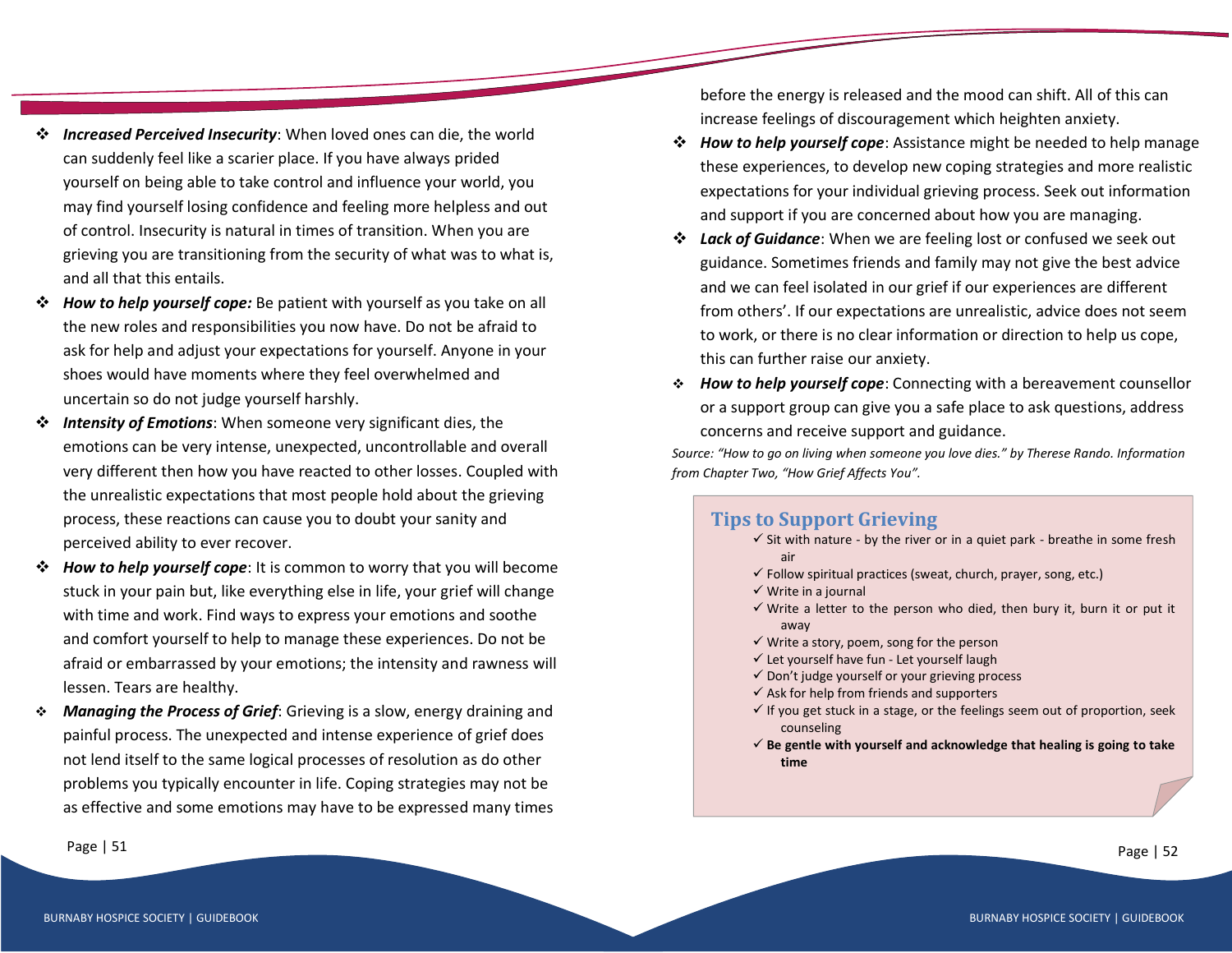## **CHILDREN'S GRIEF:**

#### *Children's understanding of death*

Newborn to 3 years

- $\triangleright$  Can sense the emotions around them
- $\triangleright$  Grief may be evident in changes in routine or irritability

#### 3 to 6 years

- $\triangleright$  Think death is reversible, magical thinking
- ➢ Difficulty handling abstract concepts, such as heaven
- $\triangleright$  Process grief through play
- $\triangleright$  Regression
- $\triangleright$  May ask questions repeatedly

## 7 to 9 years

- $\triangleright$  Fear death is contagious
- $\triangleright$  May be fascinated by it
- $\triangleright$  May have difficulty expressing feelings verbally
- $\triangleright$  Continue to have difficulty with abstract concepts
- 10 to 13 years
	- $\triangleright$  Fragile independence, fluctuating between dependence/independence
	- $\triangleright$  May not ask questions
	- $\triangleright$  Delayed reactions to grief
	- $\triangleright$  Somatic symptoms
	- $\triangleright$  Concerned with how their world will change

## *Children's Grief Reactions*

Following is a list of common grief responses and a summary of caregiver techniques that have been found to be helpful for helping children manage these responses. Like adults, every child responds differently to a loss and so a child may not exhibit each behaviour.

## **Shock, Disbelief, Indifference:**

Immediately following the death, it is common for people to be in a state of shock and disbelief. The loss does not seem real or possible, and these feelings can last for a few days or a few months. Shock may be expressed as indifference. The child's feelings of grief may be too much to accept at the present and so they distract themselves with other things and seem indifferent to the loss.

#### *How you can help:*

Shock and indifference are a temporary protective mechanism that helps the child cope with the overwhelming pain and emotions associated with loss. Do not become upset if a child seems not to react to a loss. It is very common for school aged children to want to jump back into school and old routines to help them cope. Make yourself available to the child for support but do not push lengthy discussions about their feelings. Instead communicate an openness to listen and a willingness to discuss any questions or concerns a child may have. Communicating your own thoughts and feelings about the loss can help spark conversations and help children identify their own feelings. Children can not sit with intense emotions for too long and so typically they only focus on their grief for short chunks and then turn their focus onto something else. Expect to hear similar questions repeated as the child strives to understand all that has happened.

## **Separation Anxiety and Fear:**

Children may become more anxious and fearful. It is common for them to become more dependent, and easily upset when separated from a primary caregiver.

Page | 53 Page | 54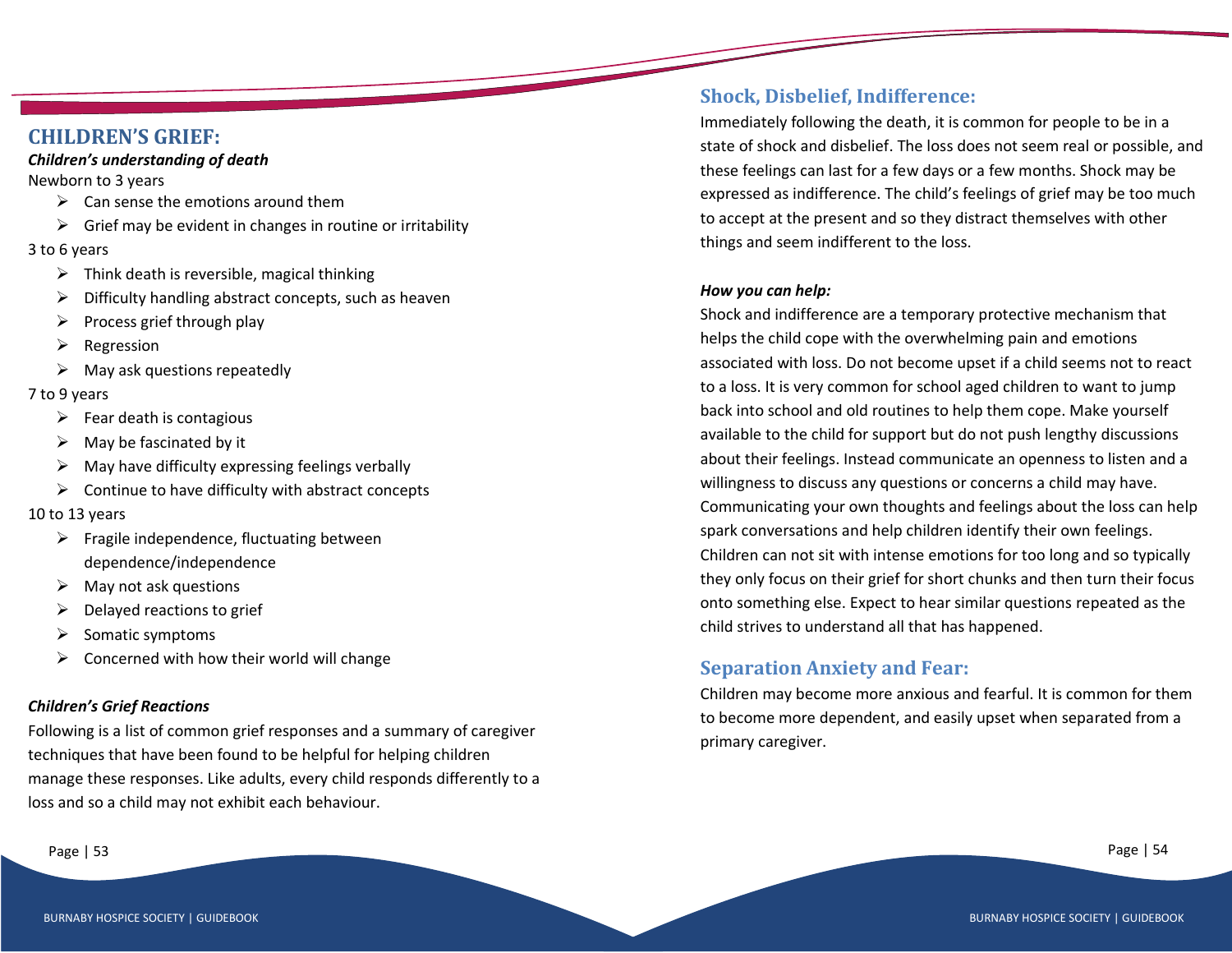#### *How you can help:*

When separation anxiety arises, it is important to reassure the child that they are safe and the caregiver is safe. Separation anxiety arises because the child's sense of safety and security has been shaken and they are afraid of bad things happening to other people they love. Sticking to old rules and routines can help to re-establish a sense of safety, as can reassurance of their own and others' well-being.

Children benefit from quality time when they are grieving. They are seeking out ways to comfort and soothe themselves. Adults can help by being a little more patient and making themselves available to the child for a little extra attention and affection if desired by the child. Help children identify realistic and unrealistic fears and develop strategies for managing anxiety provoking experiences.

## **Anger and Acting Out:**

Anger is a common response to loss and children can lash out and/or generally act out in ways they had not previously.

#### *How you can help:*

Recognize that the anger is being fueled by hurt and fear. The child may be acting badly to push people away to avoid being hurt again. The child may be so overwhelmed by their emotions that hurting others is the only way to express their hurt. Whatever the reason for their anger, adults need to remain present

and calm, and help the child to find appropriate ways to express that emotion. Model and help the child to find physical outlets – hitting a pillow, ripping up paper, running, throwing a ball against a wall – to release energy. Set limits and boundaries, and communicate that it is okay to feel mad, but it is not okay to be mean or hurt others.

## **Withdrawing:**

Grieving a loss takes a lot of energy and it is common for people to have a hard time focusing, concentrating and remembering information. Socializing with others takes a lot of energy and focus and children may appear distracted or "quiet" when around others.

#### *How you can help:*

Some children just need a little extra "quiet time" to help them to cope when they are acutely grieving. Although children seek out distractions, they may become more easily overwhelmed when they have a number of activities scheduled in a day, so it is best to schedule less and give more time for completing homework and other tasks. Children sometimes also withdraw because they feel "different". They have experienced a loss that their peers may not have experienced. In these cases, arranging for a child or teen to join a bereavement support group can be very beneficial to help them find peers who they can relate too. For information on local support groups, contact one of the Patient and Family Support Counsellors at 604-988-3131 ext. 4701.

## **Guilt and Regret**

Children have wonderful imaginations but sometimes this creativity can cause children to think they have more power then they really do. Guilt feelings exist when the child mistakenly believes that some thought or action of theirs contributed to the death of their loved one. Guilt or regret may be expressed as a child acting "too good".

#### *How you can help:*

If you suspect guilt, remind the child of why the person died (e.g.: the cancer kept growing and grandpa's body could not get better) and let the child know that there was nothing that the child or anyone else did to cause the death. Help them to find ways of expressing regrets through writing letters or thank you / I love you / goodbye cards to their loved one. *Source: Haasl, B. & Marnocha, J; Bereavement Support Group Program for Children, 2nd Ed.*

Page | 55 Page | 56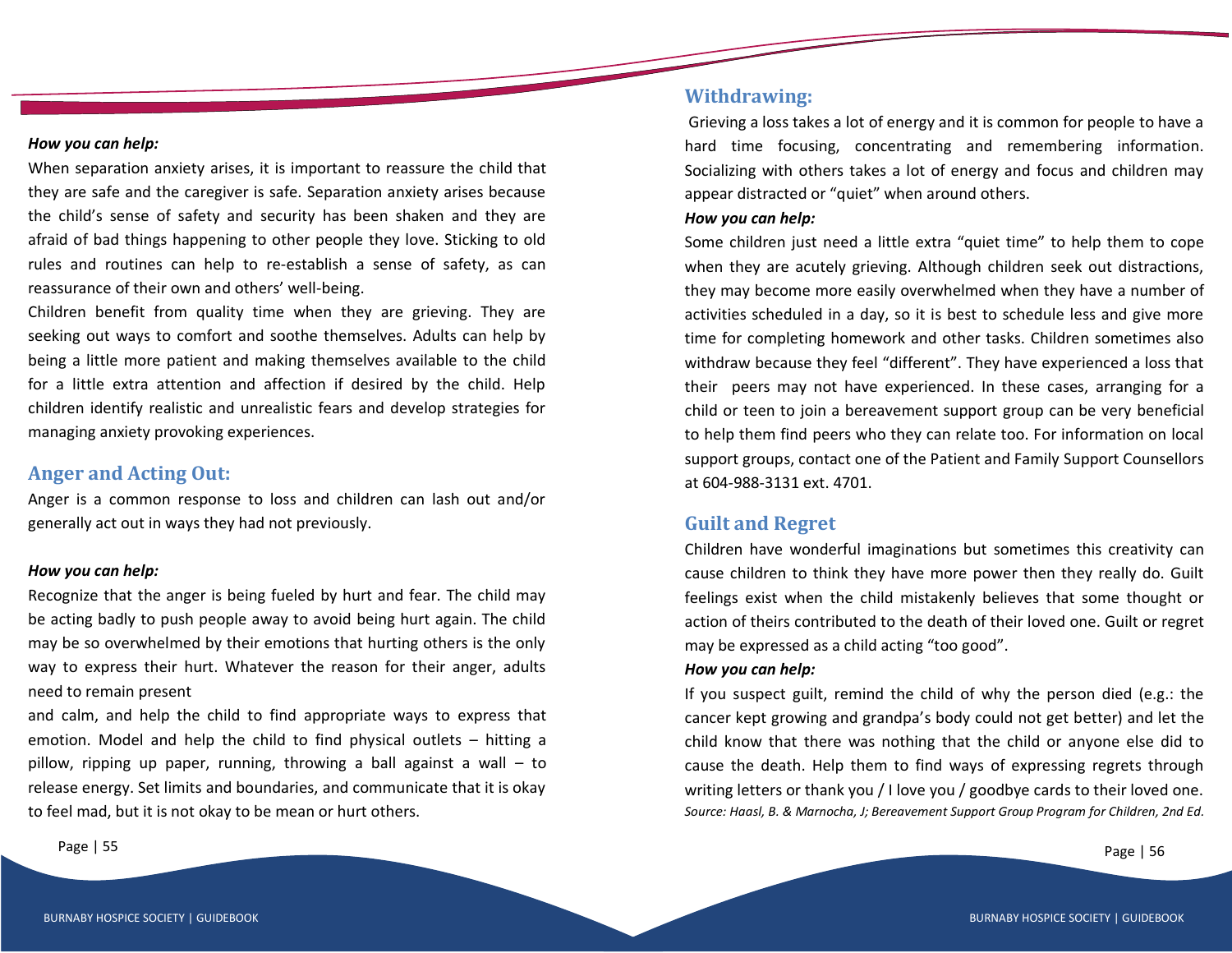## **Helping Children Cope with Grief:**

Remember the acronym CHILD for Do's and Don'ts of helping children cope with grief:

- **C – CONSIDER:** Consider the individual child: grief has no respect for age.
- **H – HONESTY:** Use the "D" words: death, die, dying. It is okay not to have all the answers.
- **I INVOLVE:** Let the child know what is happening and involve the child, as much as is possible.
- **L – LISTEN:** Let the child take the lead: let the child talk through what is on their mind. Let the child know it's okay not to want to talk about it anymore for a while. Give the child outlets for expressing their grief, through art, drawing, play, writing, poetry, stories, hammering. Be attuned to magical thinking involved in the child's explanation of the death. Correct such perceptions to allay guilt and prevent inappropriate grief reactions.

**D – DO IT OVER AND OVER AGAIN**: Appropriately share your grief. Children do best when they have permission and role models for their grief work. They need to see an honest expression of emotion from adults, accompanied by explanations and reassurance.

## **What is "dead?"**

How do you explain death? Ask the child, "what is life?" and then when a list has been generated (e.g. "I know I am alive, because I can dance"), add that when all that is gone, ceases to work, that is death.

## **Supporting Bereaved Children**

One of the most important things to remember is that everyone in the family grieves differently. Children grieve in ways that reflect their developmental understanding, previous experience with loss and the support and information available to them. Children learn from you, so include them in your grief process. Show and tell them how you are feeling and what you do with your own grief. This helps them to understand their feelings and how to express them.

*Children are concrete in their thinking*. Use simple, specific, and clear language.

*Children are repetitive in their grief and may ask questions repetitively***.** Listen and support their searching. Answer repetitively, keep telling the story.

*Young children tend to generalize situations***.** They need to study the world in their own time and learn to accommodate new truths on their own. Allow them to express themselves and support trying out things.

*Children grieve cyclically***.** Each time a child gains a new developmental ability, they reintegrate the important events of their lives, using the newly acquired processes.

*Children are physical in their grief.* As younger children get older, they are more able to express themselves in words.

- Encourage movement and active play as language
- Reflect their play back to them, verbally and physically
- Make a space for them to freely explore their grief with their bodies **Children need choices.** Death is a disruption in their lives. This topsy-

turvy feeling can be lessened if the children have some say in what they do

Page | 57 Page | 58 Page | 58 Page | 58 Page | 58 Page | 58 Page | 58 Page | 58 Page | 58 Page | 58 Page | 58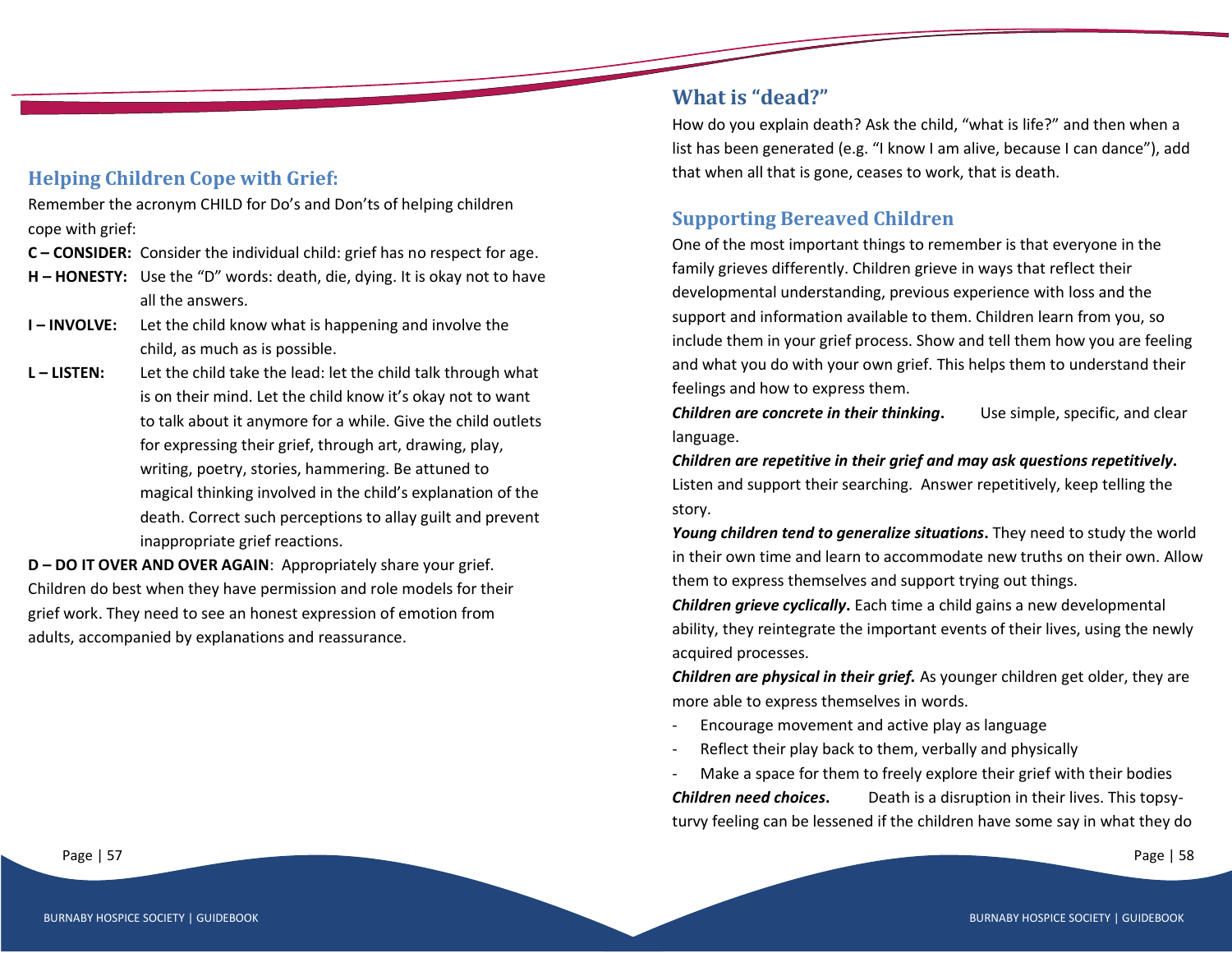or don't do to commemorate who dies, and to express their feelings about the death. Whenever possible offer choices, i.e. viewing the body or going to the hospital/ funeral (or not). Offer children pictures and possessions of the deceased as a way of supporting this process.

*A child's feelings***.** Children's feelings are their allies to help pay attention to the loss and lead to understanding the death.

*Permanence and Impermanence of Death in Children's Thinking.* It is important to remember that younger children's perception is oriented in the senses. It is concrete, short range and based on what they feel in the present. As children become older, they begin to grasp the concept of death. They begin to understand that the person will never come back because they are dead, just by hearing the word dead. Abstract thinking develops more in depth with the onset of adolescence; sometimes leading to philosophic pondering, sometimes appearing like depression, as the meaning of the event is investigated.

## **Books on Grief for Children:**

"When the Wind Stops" by Charlotte Zolotow & illustrated by Stefano Vitale "The Fall of Freddie the Leaf" by Leo Buscaglia

- "When Dinosaurs Die: A guide to understanding death" by Laurie Krasny Brown and Marc Brown
- "Tear Soup: A recipe for healing after loss" by Pat Schwiebert & Chuck DeKlyen, and illustrated by Taylor Bills
- "Bear's Last Journey" by Udo Weigelt and illustrated by Cristina Kadmon "Badger's Parting Gifts" by Susan Varley
- "When Someone Dies" by Sharon Greenlee and Illustrated by Bill Drath

## **ADOLESCENT GRIEF:**

## *Supporting Bereaved Adolescents*

The peer group is the primary source of support for adolescents. Family acts as a resource and a safe place, with the teen working to establish his/her independence. They begin to see and understand the effect that a loss will have on others as well as themselves. However, this ability comes and goes. They are usually able to express and discuss their emotions with others including both friends and caring adults. You can expect that how the adolescent deals with the loss may influence the decisions they make about their future.

## *When someone is very ill:*

- as soon as possible, give the teen information about the person's illness and what to expect allowing the teen to think ahead and plan for events in the future
- help the adolescent find ways of helping the person who is ill, using their present interests or skills
- consider the number of stresses for the teen and their effect on school or other performance; it may be helpful to offer to help them study for upcoming exams or to proofread assignments
- ask if s/he is able to talk to friends about what's happening and explore whether s/he has any concerns or questions about how this person's illness and death will affect their future

be alert to the teen's fears about his or her own mortality; be willing to hear his/her concerns about your lifestyle and what s/he fears could happen to you

## *When someone has died:*

Prepare the adolescent for family rituals, include them in planning the funeral or other rituals when possible to commemorate the one who dies, and to express their feelings about the death.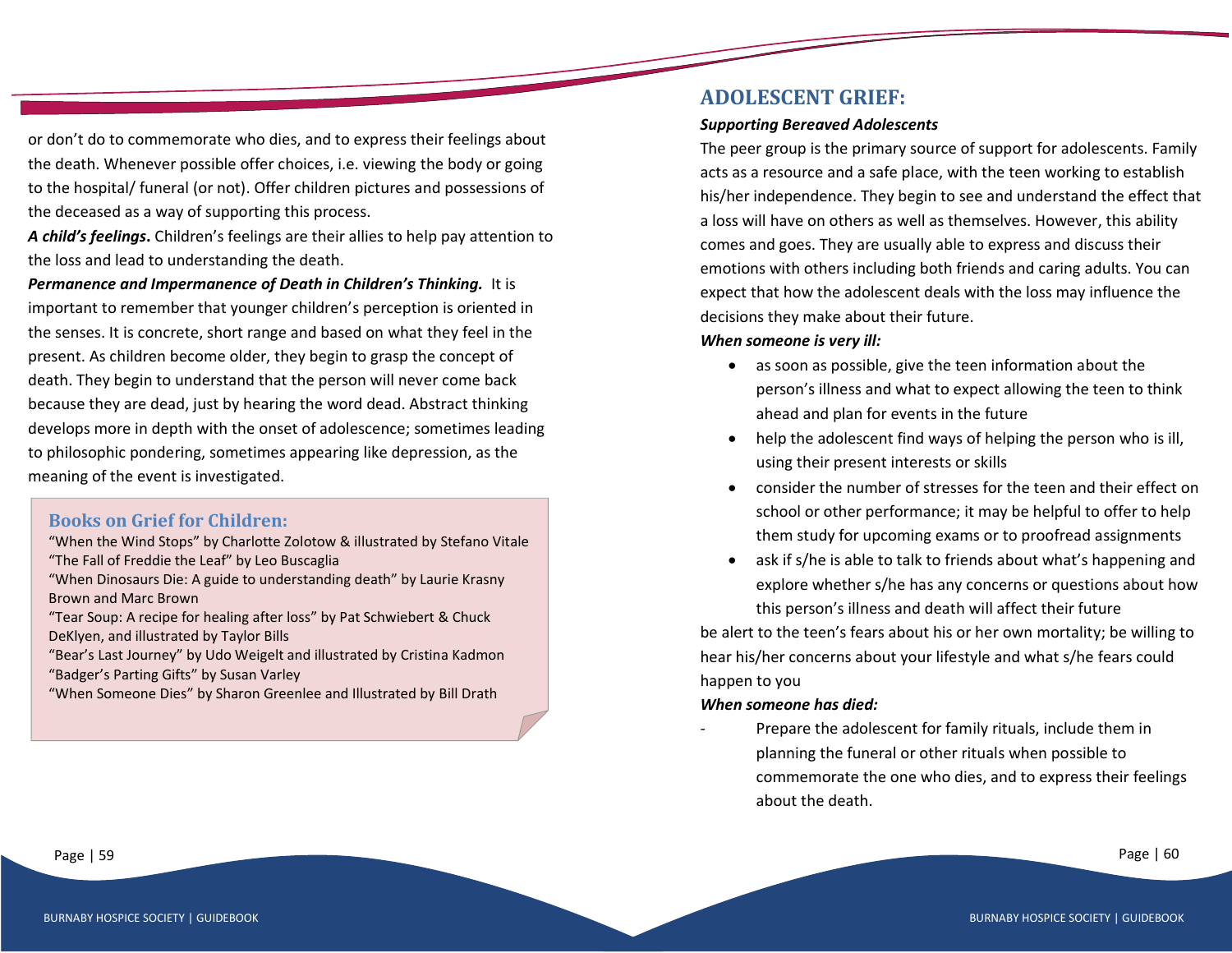- Recognize the teen's need to identify with the person who died and to be clear about the positive and negative parts of their relationship, coming from a normal need to feel connected to that person
- Describe the grieving process and what to expect; you might talk about your own past experiences with loss
- Make sure that others their life know about the death, such as friends, teachers, coaches, school staff, etc.
- Support the adolescent to be independent, encourage them to partake in activities

#### *How to Help:*

- Be honest with information and your own grief process
- Be available for discussions and remind the adolescent regularly of your availability
- Expect to hear discussions of death in relation to larger topics of world, meaning of life
- Expect to be largely unaware of how much the adolescent is processing
- Understand and allow that exaggerated emotions may be a normal part of grieving
- Encourage the teen to have relationships with other adults
- Provide assistance with getting an adolescent involved in expressive or physical outlets
- Watch for drug and alcohol use and intervene immediately if you suspect it is getting out of hand

## **HELPFUL TIPS FOR COPING WITH THE HOLIDAYS**

#### *Acknowledge that Grieving is Work*:

 $\rightarrow$  Adjustment to the death of a loved one takes a lot of energy and can leave you feeling unable to fully meet all of the extra demands that come with the holiday season. Be realistic as to how much you can take on and delegate things that you do not feel able to do.

 $\rightarrow$  Some helpful tips from other grievers include: avoid stores and crowds by ordering gifts through catalogues or on-line; have a few "extras" in case of emergencies; buy prepared foods this year or choose one dish you enjoy making and delegate the rest.

#### *Recognize that Anticipation is Usually Worse than Reality*:

 $\rightarrow$ The holidays will bring up memories and your loved one's absence will be felt. Tears and sadness do not have to ruin the holiday for you and others – it is okay to have moments of laughter and tears. If you are triggered, let yourself have a good cry and you will typically find that you can carry on.

 $\rightarrow$  Ask a friend to be a support buddy through this time and have a plan for what you will do on certain days. Often having a plan can help you feel better able to manage.

## *Re-evaluate Family Tradition*:

 $\rightarrow$  Ask yourself and your loved ones to decide what is important to make your holidays meaningful and bearable. Tell others what you want and need for the holidays.

 $\rightarrow$ Discuss holiday tasks and responsibilities and decide what you may want to keep, what you feel able to do, and what you would like to change, knowing that nothing you do has to be continued but can just be for this year.

Page | 61 Page | 62 Page | 62 Page | 62 Page | 62 Page | 62 Page | 62 Page | 62 Page | 62 Page | 62 Page | 62  $\rightarrow$  Light a special candle in honour of your loved one on the eve of each holiday.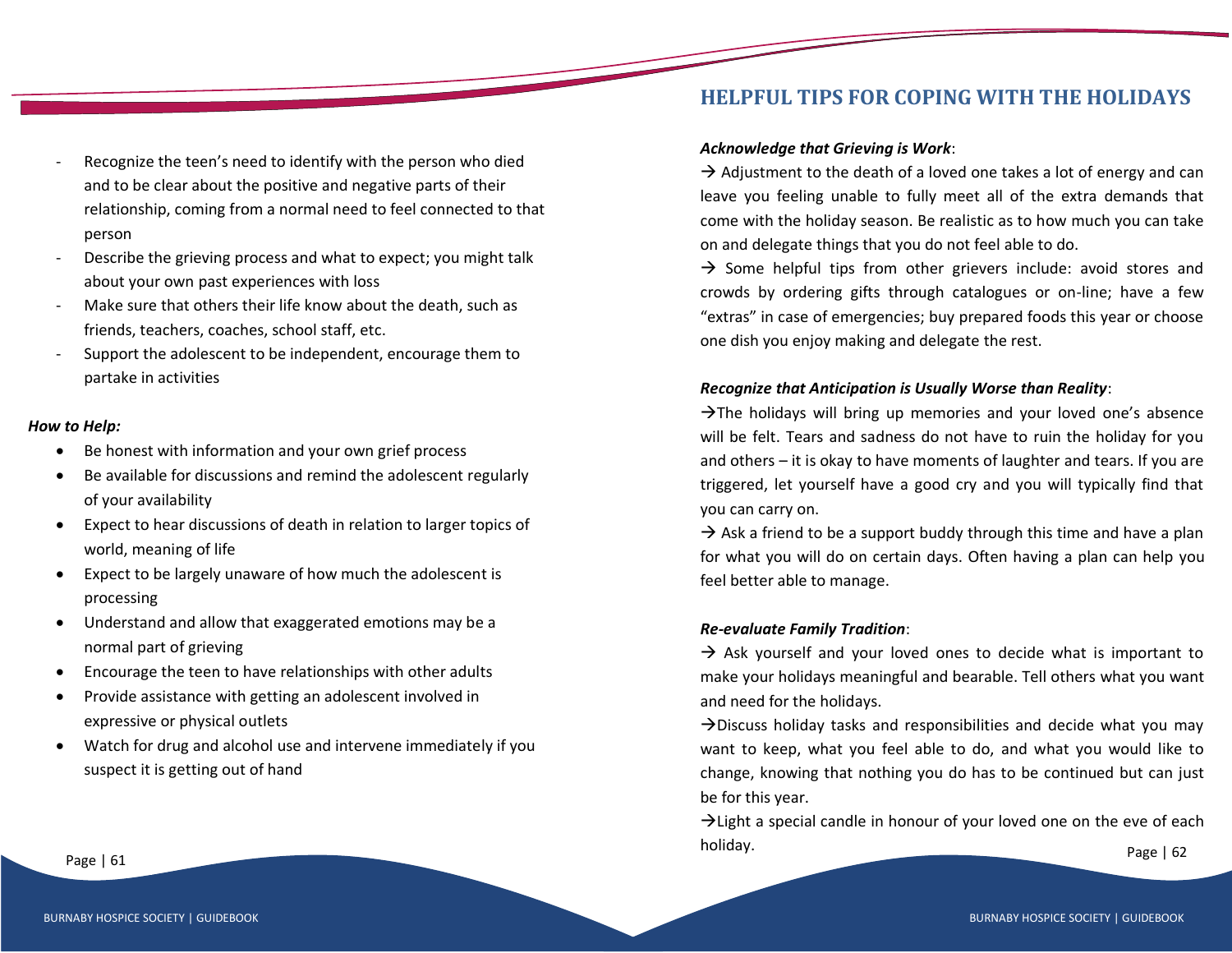#### *Set Limits*:

 $\rightarrow$  The holidays tend to be a time of overindulgence. You do not have to attend every party or participate in every gift exchange if you do not feel able to do it. You will likely have to communicate your limits to others, especially if they are determined not to let you be sad or alone. Pick and choose what you want to do and let others know what you need and how they can best help you.

 $\rightarrow$  Plan ahead. Balance time alone with time with others. If no one has invited you to join them, be proactive and invite others to join you.

 $\rightarrow$  Walk softly and be gentle with yourself. Be your own kindest friend.

Remember the values within the holidays. Claim and celebrate them within your life now.

## **Tips to Cope With Grieving**

- $\checkmark$  Cry, scream, yell express your feelings as they come up
- $\checkmark$  Talk to someone who will just listen. Tell stories. Share memories
- Get regular sleep go to bed at the same time each night even if you're not tired (get up again if after 30-45 minutes you still can't sleep – do an activity and then try again) then get up at the same time each day
- Go for a walk or run. Do some physical activity each day
- $\checkmark$  Take naps if you need them
- Eat frequent healthy small meals and snacks  $-$  keep feeding your body
- $\checkmark$  Drink water, juice, tea keep yourself hydrated
- Try a relaxation exercise
- Listen to uplifting music

13. Let you self have fun - Let you self laught

Sit with nature - by the river or in a quiet park - breathe in some

## **HOW YOU CAN HELP BURNABY HOSPICE SOCIETY**

#### *Donate*

- 65% BHS operational support for programs and services funded through donations & grants
- Online payment: website
- Donate: cash, cheque, credit card, via phone
- Gifts-In-kind: food, beverage, event tickets, program supplies, gift cards
- Tax receipts issued for monetary contributions & fair market value for some gifts-in-kind
- Thrift Store: donate or buy gently used clothing , house wares, furniture
- BHS Wish List: this list outlines specific needs: website
- Host a Hospice Fundraiser: individuals or community groups organize an event in support of the BHS. Fundraisers include events such as garage sales, benefit dinners, golf tournaments, musical concerts, and car rallies.

#### *Get involved*

- If you would like to get involved, please contact the BHS office for information about upcoming events or visit our website www.burnabyhospice.org
- Special events: Hike for Hospice, Halloween Howler, Memorial Services

#### *Volunteer – Give your time*

- Hospice Society volunteers offer companionship, caregiver relief and various activities
- Volunteers play an extraordinary role in supporting clients and families
- Specifically trained volunteers work as part of the palliative medical and supportive care team to assist clients and their families
- As well as palliative companionship, volunteers also participate in bereavement support programs, office assistance and special events
- Hospice volunteers provide quality support, compassionate, dignified end-of-life support